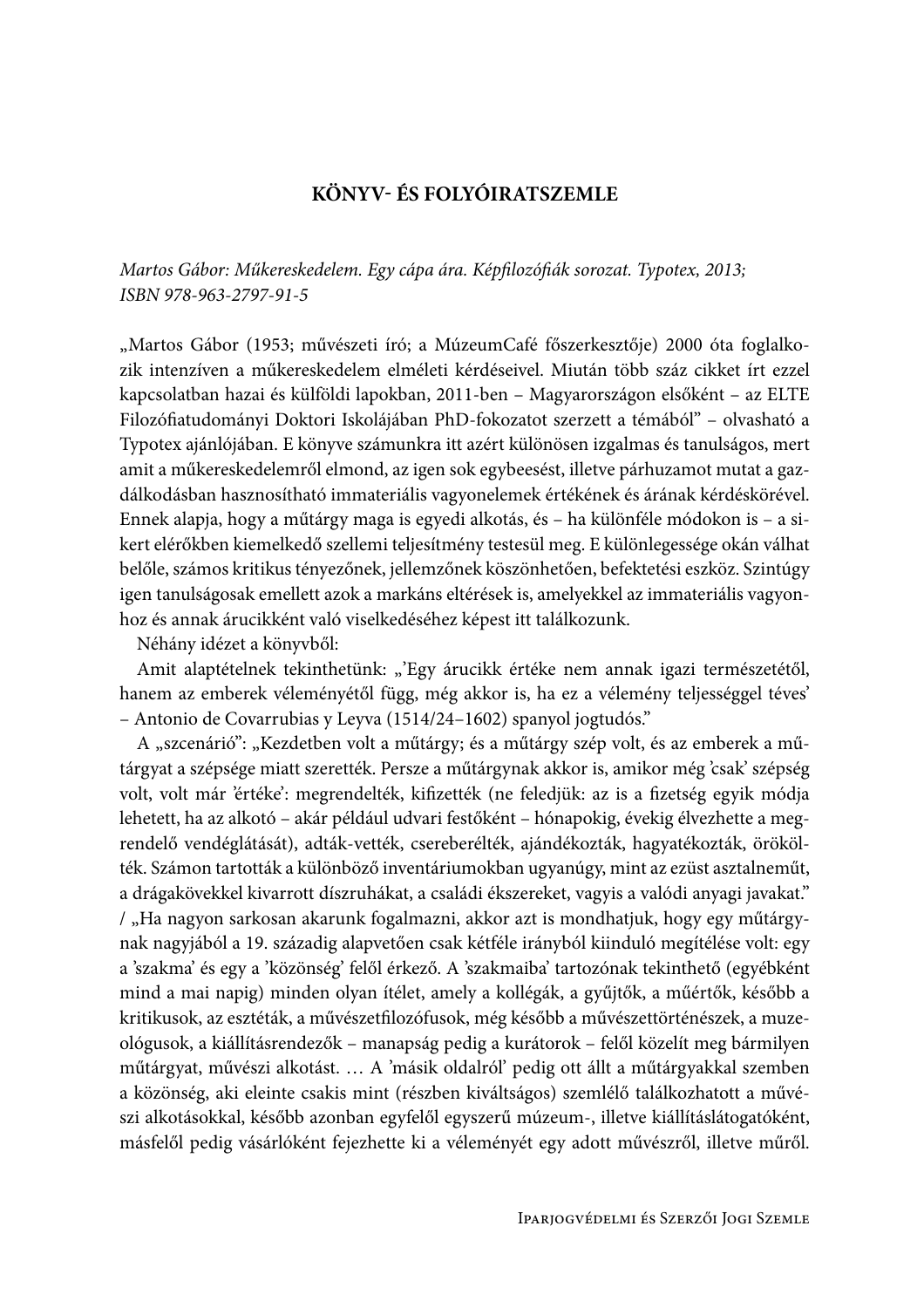... Ez a 'kétpólusú' megítélés hosszú évszázadokon át kiválóan 'pozicionálta' az egyes műveknek (és az azokat alkotó művészeknek) a világban elfoglalt helyét, egészen addig, amíg egyszer csak be nem lépett közéjük egy harmadik, teljesen másfajta 'művészeti értékmérő': a műtárgypiac pénze. Ami ekkor már nem (vagy nem csak) a művekért alkalmanként korábban is kifizetett egyszerű, hétköznapi vételár lett, hanem a műkereskedelem által lassan az egyetlen igazi 'értékmérőnek' elfogadott, a nagyközönség részéről pedig emellett még egyenesen szinte 'fetisizált' (rendszerint természetesen nagyon nagy) pénz, ami szép lassan átvette a művészetet kanonizáló összes korábbi szerepet a 'szakmától' és a 'közönségtől' (ha másutt nem is, de a médiában mindenképpen)."

Továbbá: "Emlékszem világosan, hogy nem csak Munkácsynak volt az a kívánsága, hogy 'eladható képeket' kell festeni, hanem abban a művészi körben aszerint volt valaki taksálva, hogy milyen üzleteket bonyolítanak le velük a képkereskedők" – idézi Marton Rippl-Rónai József visszaemlékezéseiből. / "Tehát a pénz mint a műalkotás (egyre kizárólagosabb) értékmérője? Bizony, ez mindinkább így látszik lenni. Judith Benhamou-Huet francia műtárgypiaci szakértő például arra a maga által feltett kérdésre, hogy 'Mi a műalkotás?', már egyenesen így válaszol: 'A piac vezető figurái, de leginkább az aukciósházak prózai meghatározással szolgálnak: minden, ami pénzt hozhat, műalkotásnak minősül. ... A bizonytalan meghatározásnak egy a célja: sok pénzt keresni rajta.' A magyar Lakner József ugyanezt, bár kissé más megközelítésből, de a lényegét tekintve szinte ugyanúgy fogalmazza meg: 'Az a műtárgy, amit az adott kor, az adott társadalom annak tart. Mit tart annak? Azt, amit a műkereskedelem forgalmaz." / "Amióta kultúránk ugyanolyan készségesen kötelezi el magát mind a muzealizálás (sic! - Osman P.), mind a marketing elve mellett, azóta a múzeum sem csupán a kultúrához kapcsolódik – amiként a művészeti vásár sem csupán a piachoz köthető. A múzeumban megszentelődik az az áru, amellyel aztán a művészeti vásáron kereskednek. (Ezt Martos részletesen kifejti, és fejtegetéseire a későbbiekben ki is térünk. Amint Martos is bemutatja, a múzeumokban történő kiállítás igen jó eszközül szolgálhat a műtárgy piaci árának erőteljes felsrófolására. – Osman P.) ... A műalkotások ára kulturális rangjuk cégére is (kiemelés a recenzió szerzőjétől) – nemegyszer megnehezítve egy-egy mű megvásárlását ugyanazon múzeum számára, amely megelőző kiállításpolitikája révén felsrófolta az árat. Az árak természetesen a piac törvényei szerint alakulnak (csak ne higgye senki, hogy azok átláthatóak vagy legalább logikusak! – Osman P.), és ezért könnyen keltik azt a benyomást, hogy a művészet puszta áruvá silányul, amellyel a pénzüket befektetni szándékozók spekulálhatnak." (És Martos könyve is meggyőző bizonyságokkal szolgál arra, hogy gyakran ez maga az igazság!) / "Gyakran van szó társaságokban a képek túlságos áráról. Azt mondják, abnormis, hogy egy nagy piktor többet kapjon egy képért, mint amennyit egy nagy államférfi, egy lángeszű bíró (vagy akármiféle) egy egész életen át szerezhet a működésével. No én ezt nem irigylem a festőművészektől, de bizonyos kifogásaim és kételyeim nekem is vannak. Az például az én fejembe se fér, hogy egy szép major egy szép erdővel, a háta mögött egy kis réttel, néhány gyönyörű fával többe kerüljön és többet érjen egy képre festve, mintha örökáron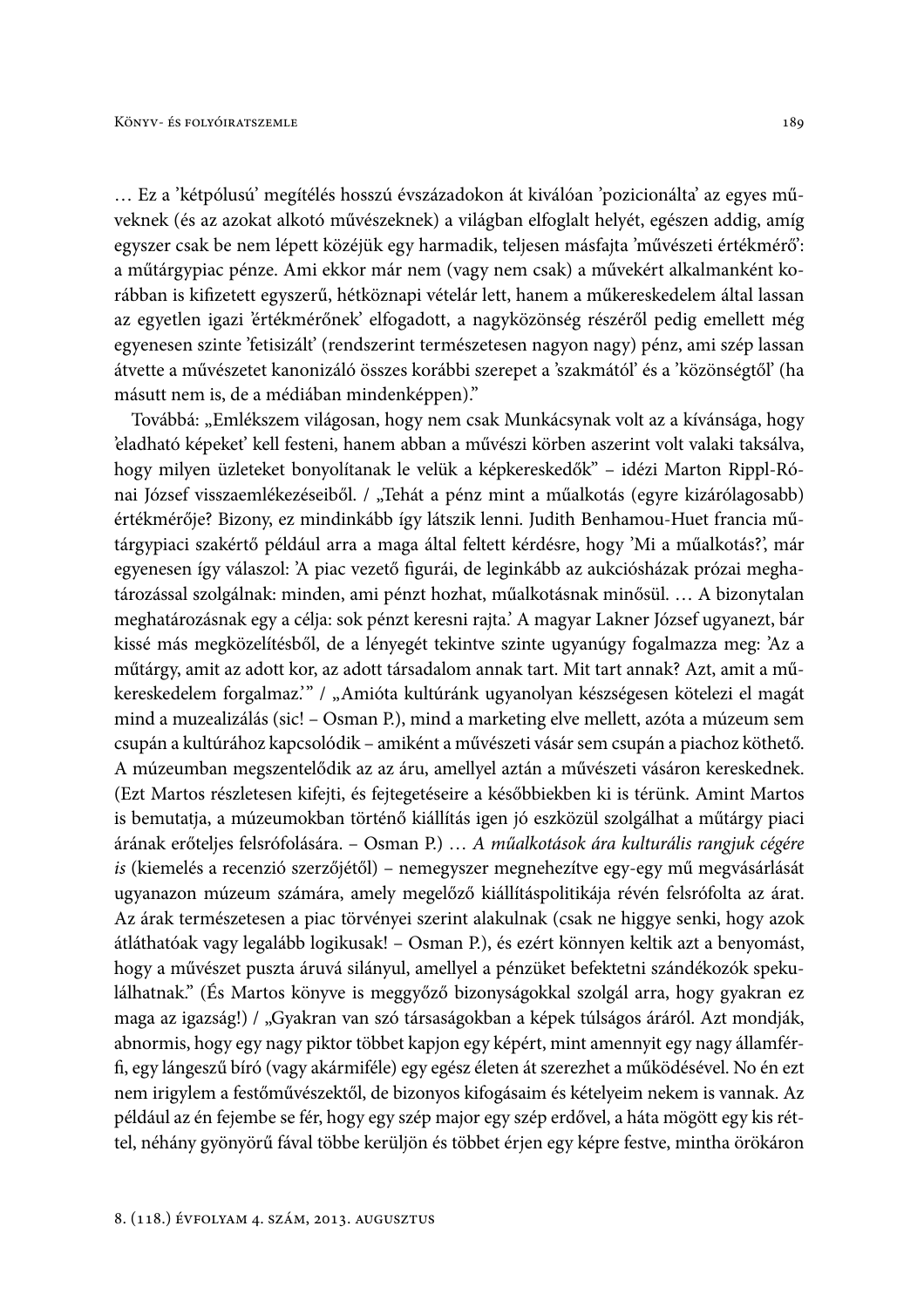megyeszem természetben. Ez bolondság. De miért volna a bolondság egy kisebb bázis, mint az okosság? Mivelhogy ez is, az is megvan az emberekben. Éppen olyan jól lehet építeni az egyikre, mint a másikra." – Mikszáth Kálmán: Öreg szekér, fakó hám – Budapest, 1901 / "A műtárgyak azok közé a javak közé tartoznak, amelyeknek a magas ára csak fokozza a kívánatosságukat. Egy műalkotás ... csak akkor válhat igazi státusszimbólummá, ha az ára azzá teszi. (Kiemelés a recenzió szerzőjétől.) ... Nyilván nem véletlen tehát, hogy amikor a 2004-es Turner-díjas (a Turner-díj az Egyesült Királyság legnagyobb publicitású művészeti díja, amelyet a híres festőről, J. M. W. Turnerről neveztek el, s évente egy 50 évesnél fiatalabb vizuális művésznek ítélik oda a nagyhírű Tate Gallery szervezésében – Osman P.) Jeremy Deller brit video- és installációművészt megkérdezték, hogy 'miről ismeri fel, hogy valami művészet-e, röviden és velősen válaszolt: az áráról." Piroschka Dossi: Hype! Művészet és pénz - Corvina Könyvkiadó, 2008 / "A modern párizsi műkereskedelem gyakran aggasztóan hasonlít a show business'-re. A műkereskedők már nem tesznek egyebet, mint hogy ügyesen és nagy ügybuzgalommal lebonyolítják a képeladást, és a művészet üzemszervezésével, korszerű propagandamódszerekkel úgy népszerűsítik a művészek nevét, mint az autómárkákat. Így 'kreálnak' hírességeket. A kiállítások, amelyeket némely párizsi művészeti galéria manapság rendez, a rafinált pszichológiai módszerekkel dolgozó közönségbefolyásolás mintapéldái.... Mivel ilyenkor a költségek tetemesek, a sikertelenség kockázatát, amennyire csak lehet, ki kell zárni. Ezért a dicsérő kritikákat előre megrendelik, és meg is írják. A híres műkritikus, aki a pompás kiállítási katalógus előszaváért már zsebre vágta a magas honoráriumot, nem fog sajtókritikájában önmagának ellentmondani, és az a folyóirat, amelyet a galéria ad ki, támogat vagy lát el hirdetésekkel, aligha ír le akár egy rossz szót is olyan művészről, akit ez a galéria képvisel." – Herbert Frank: Az avantgarde támogatói – Corvina Könyvkiadó, 1969 / "Ezekben az esetekben tehát valóban egy jól felépített szakmai csapat dolgozik azon, hogy "megcsináljon" egy művészt, akinek aztán a munkáit egyre magasabb áron tudja értékesíteni." (Igen, a marketing mára az egyik legfontosabb csúcstechnológiává lépett elő. Az áruvilág igen nagy hányadára – talán már az egészére – érvényes, hogy az árbevétel és a haszon létrehozásában a marketing szerepe ma már nagyjából összemérhető a marxi értelemben vett árutermelésével, s nemritkán felül is múlja azt.) / "'A műtárgyak átlagosan évi öt-nyolc százalék hozamot ígérnek (átlagosan: ha az egyik lábunk mínusz negyven fokos túlhűtött folyadékban van, a másik plusz kilencven fokosban, akkor átlagosan kellemes 25 fokos vízben ácsorgunk! - Osman P.), a művészeti piac kínálatának csak egy százaléka ér el több mint húsz százalék évi hozamot, további négy százalék évente több mint tíz százalékra, a kínálat további öt százaléka több mint évi öt százalékra számíthat. ... Húsz százalék a legjobb esetben értéktartó, a többi 65 százalék pénzügyileg veszteséget jelent' - tárja fel a piac teljes spektrumának 'lehetőségeit' Piroschka Dossi." (Akárhogy nézzük, öt százalékot meg elvitt a cica! Komolyra fordítva, a felsorolt arányok meglehetősen hasonlítanak a jó növekedési képességű vállalkozásokba történő kockázatitőke-befektetések statisztikai megtérülési mutatóihoz.) / "Jeffrey Deitch New York-i galerista (2010 óta a Los Angeles-i Kortárs Művészet Múzeuma igazgató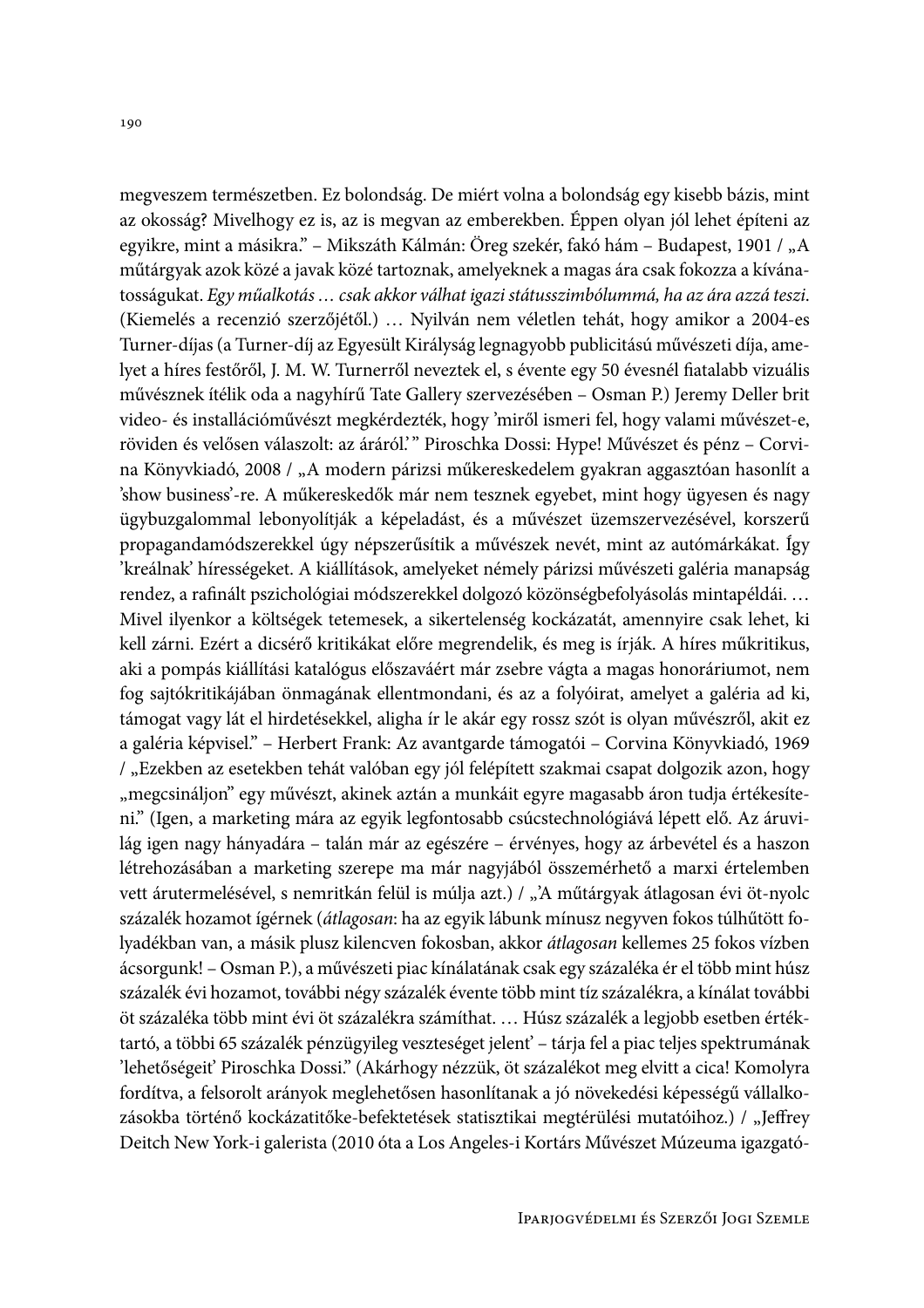ja – Osman P.) úgy véli, hogy a nyolcvanas években legalább ezer olyan művész volt, akiknek a kiállításait komolyan kellett vennie, de közülük legfeljebb tizenötnek sikerült elérnie azt, hogy még ma is szerepeljen az árveréseken."

Az idézetek tökéletesen rávilágítanak e kitűnő könyv többes olvasatára. Azt ne higgye bárki is, hogy ez az áttekintés valóban csupán - vagy akár legfőképpen - a műkereskedelemről szól. Igen, valóban nagyon sokban arról is, sőt a nagyon felületes olvasónak tényleg arról – ám valójában sokkal inkább a műalkotások "fogyasztóiként" is fellépő emberek sajátos gazdasági viselkedéséről, a műkereskedők ezzel összehangolt vagy éppen ezt vezérlő tevékenységéről, s arról, mennyire átszövik a gazdasági vagy onnan eredő motivációk az emberek viszonyát a képzőművészetekhez (is), jóllehet ideális esetben azoknak a tiszta humán értékek honának kellene lenniük.

Martos a könyve témáját illetően kiemeli: "Nem, vagy csak nagyon ritka esetekben lesz szó az 'elsődleges', vagy 'közvetlen' műkereskedelemről, vagyis azokról a cserékről vagy adásvételekről, amikor valaki közvetlenül a művésztől, netán egyik gyűjtő a másiktól, egy múzeum az alkotótól vagy egy gyűjtőtől, esetleg éppen egy gyűjtő egy múzeumtól szerez meg egy műalkotást; ezeknek az üzleteknek a legnagyobb része ugyanis nem a nyilvánosság előtt zajlik, a benne szereplő műtárgynak az adott pillanatban a vételárban realizált értéke nem válik ismertté, így értelemszerűen nem is lehet hatással a műkereskedelemben zajló folyamatokra." Ez érthető is, hiszen könyvében azt elemzi, hogyan alakítja a műkereskedelem mint egy igen sajátos árucikktípusnak, az egyedi műalkotásoknak a kereskedelmére szakosodott iparág a forgalomban ezeknek az árucikkeknek az árát, tehát a piaci értékét. (Érdemes megemlítenünk: éppen azért nem ismerünk hasonló elemzéseket egy másik, hasonlóképpen különleges árucikktípus, a gazdálkodás körében hasznosítható technológiák árának alakulására, mert azok kereskedelme meglehetősen ritkán jelenik meg nyílt piaci műveletekben.) Ezért, amint írja, "amiről ebben az írásban a továbbiakban elsősorban szó lesz, azok a nyilvánosságot kapott műkereskedelmi üzletek, ezeken belül is mindenekelőtt a nyilvános, pontosan dokumentált eladási összegekkel dolgozó árverések ... az árveréseken elért árak - és persze az ezekről rendszeresen beszámoló híradások - befolyásolják valóban 'koncentráltan' a teljes piacot." És "a továbbiakban az árveréseken elért eredményeken belül is teszek még egy további (műfaji) 'szűkítést', ugyanis ezeken belül is – néhány kivételtől eltekintve - elsősorban a festmények piacára fókuszálok." Kétely nélkül leszögezhető: könyvének sem az érdekességét, sem a tanulságosságát nem gyengíti semmiben ez a szűkítés. Ki kell ugyanakkor emelnünk azt is, hogy a bemutatott képet és elemzéseit, következtetéseit nagyon sok, szakmabeliektől származó idézettel is alátámasztja, ami még inkább érdekfeszítővé és megvilágító erejűvé teszi e művét.

Több okból is korunk egyik súlyos problémája a pénzmosás. Martos írja: "Sokszor és sokan vetik fel azt a gyanút, hogy a műtárgypiacon forgó pénzeknek egy része vajon nem pénzmosási céllal érkezik-e erre a területre." (Egy körkérdés nyomán) "kiderült, nagy nyilvános aukciókon előfordulhat, hogy valaki olyan - nem túl értékes - műtárgyat visz árve-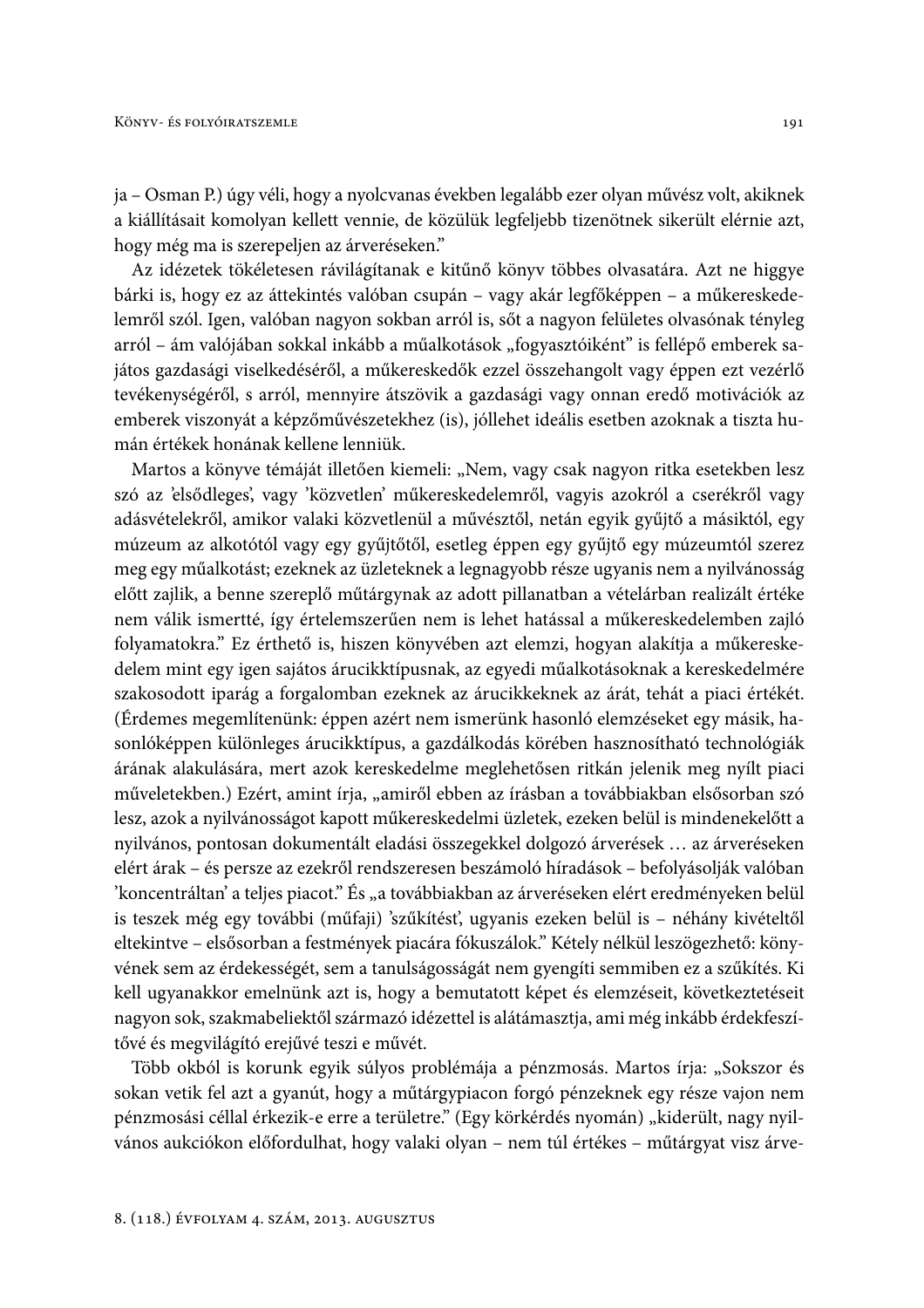résre, amelyet aztán a vele való megállapodás alapján egy általa állítólag nem ismert személy az értékének sokszorosáért szerez meg. A vételár ilyenkor olyan illegális úton szerzett fekete pénz, amelyet a műtárgy tulajdonosa adott át előzetesen a licitnyertes vevőnek. Így a pénzt a leütés ellenértékeként lehet feltüntetni, és ezáltal megtörtént a tisztára mosása." Nos, ez közgazdaságilag valóban életszerű, s az ilyesfajta manipuláció valójában minden olyan árucikktípussal megvalósítható, amelyet nyílt piaci műveletekben adnak-vesznek, és amely elegendően egyedi ahhoz, hogy a piaci árát sem az értéktörvény, sem a józan ész ne tarthassa kordában. S bár ő azt mondja, hogy "én a továbbiakban erről a - természetesen amúgy is gyakorlatilag bizonyíthatatlan - kérdésről nem kívánok beszélni, azon egyszerű oknál fogva, mivel ezt nem műkereskedelmi, hanem kriminalisztikai, tehát rendőrségi ügynek tekintem", mindabból, amit itt a piaci áralakító mechanizmusokról, az árak ügyletrőlügyletre történő "épüléséről" megérthetünk, nem tűnik megalapozatlannak a feltevés, hogy a továbbiakra nézve az ilyen színlelt ügyleteknek is jelentős áralakító hatása lehet.

Az elemzésben alkalmazott megközelítésnek van egy meglehetősen elgondolkodtató alaptétele: "Nem teszek különbséget ebben az írásban a 'gyűjtők' – mondjuk talán úgy: a maguk gyönyörűségére, de mindenképpen valamifajta esztétikai-gyűjteményépítő szempontok szerint licitálók - és a 'befektetők', tehát a kizárólag pénzügyi megfontolások alapján műtárgyat vásárolók között, hiszen ezt az elkülönítést sokszor nem is lehet egyértelműen megtenni." Tanulságos lehet azonban elgondolkodni a következőkön: gazdasági megfontolások alapján feltehetőnek mutatkozik, hogy inkább a befektetők mögött áll olyan tőkeerő, amely szinte korlátlan magasságokba tudja hajtani a piaci árakat. A gyűjtők túlnyomó hányada előbb-utóbb meggondolja, ér-e annyit neki a műtárgy, a befektető viszont bízik abban, hogy ha az már elért egy bizonyos árat, jön majd olyan, aki többet is ad érte. Ha pedig ez utóbbi mechanizmus valóban létezik, akkor ez a fajta befektetés voltaképpen egyfajta Ponzi-séma, amely addig működik, amíg akad a piacon, aki képes és hajlandó pénzt fektetni bele.

A mondandó velejét, a könyv alapkérdését ragadják meg Martos következő szavai: "Nemcsak a kívülállók, hanem olykor a szakmabeliek számára is nehezen megfogható, mi határozza meg egy műtárgy értékét vagy azt, hogy a több ezer tehetséges művész közül melyik lesz drágán megfizetett márka." Figyeljünk fel a legutolsó szóra: *márka*, mert a lényeg kvintesszenciája tükröződik benne: az elismert művészek kategóriájában a piac valójában már nem is szépművészeti remeket vesz, hanem a márkára, az annak tulajdonított bizonyosságra utazik, ennek alapján alkotja meg az árban megjelenő értékítéletét. Akinek ebben kételyei lennének, annak ajánljuk figyelmébe egyrészt a XX. század két kiemelkedő marketingzsenijének, Pablo Picassónak és Salvador Dalínak az életművét, másrészt minden idők valószínűleg egyik legmeghökkentőbb idevágó példáját, Marcel Duchamp Fountain c. művének itt is olvasható karrierjét, amely rendkívül sikeres márkaépítés nélkül megmaradt volna egy jámbor piszoárnak. Szerfelett tanulságos és szórakoztató olvasni, hogyan küzdenek meg a józan ész maradékát menekítő műítészek az alkotás sikerének abszurditásával, erőltetett magyarázatokat gyártva, és végső soron eljutva arra, hogy az alkotás nem is a mű, hanem a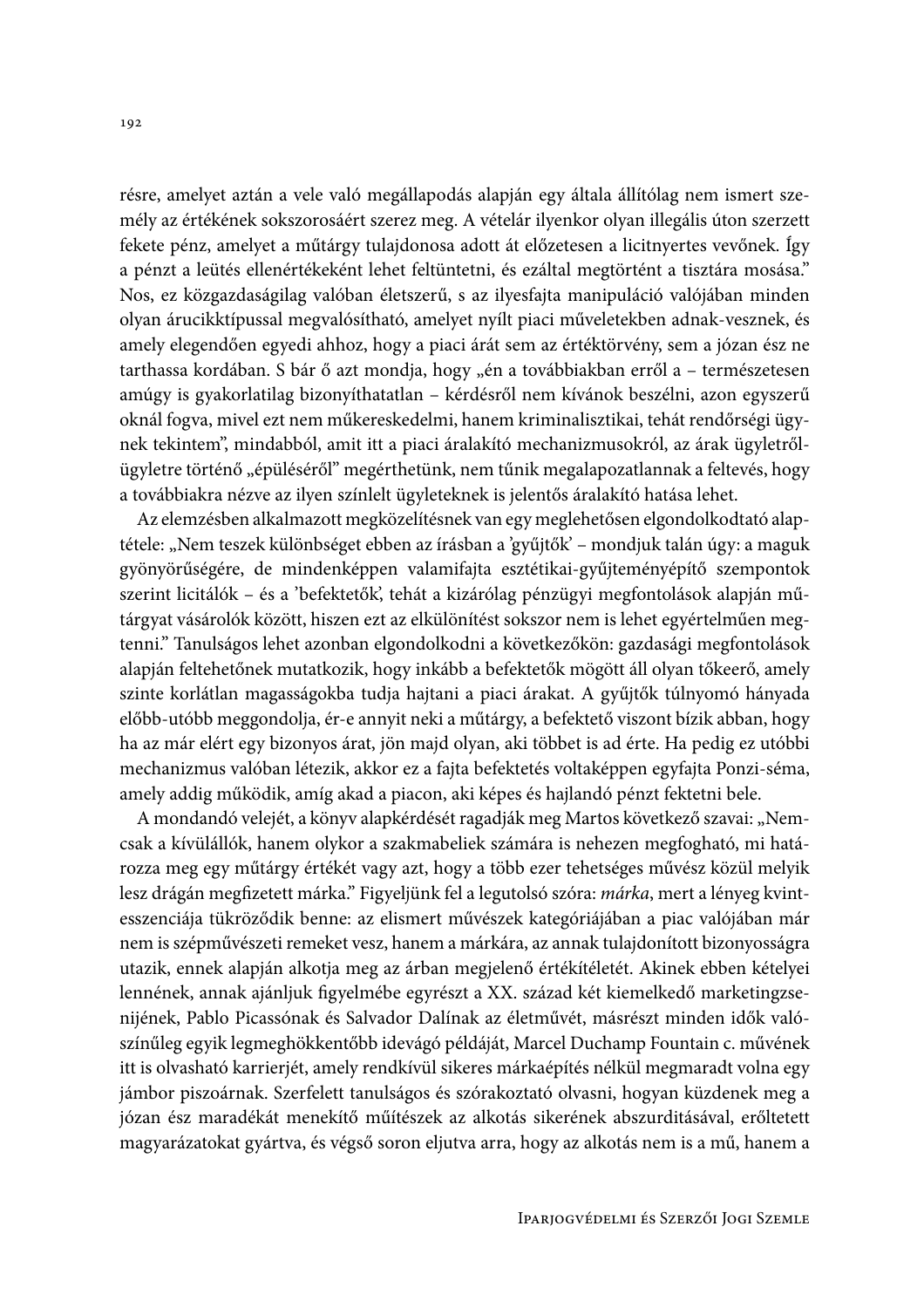prezentálás – mi pedig felvethetjük, hogy valójában az alkotás itt nem is a mű, hanem maga a magyarázat!!

Közbevetőleg egy érdekesség: Martos idézi, hogy Hérodotosz (Kr. e. 484 körül–424) már említést tesz egy árverésről, amelyen Babilonban feleségeknek szánt nőket bocsátottak áruba, nem sokkal később pedig a görögök, majd a rómaiak rabszolgákat árvereztek. Rómában – írja – az aukciók annyira népszerűek lettek, hogy Caligula császárnak (Kr. u. 37–41), rendelettel kellett szabályoznia azok lebonyolítását; tulajdonképpen mind a mai napig alapvetően ezek az akkor lefektetett irányelvek szabják meg az árverések mikéntjét". (Kiemelés a recenzió szerzőjétől.)

Akit érdekel a modern műkereskedelem sajátos világa, annak ez a könyv lebilincselően jó lehetőséget kínál a betekintésre. A gazdasági kérdések iránt érdeklődőnek, s különösképpen az immateriális vagyon gazdaságtanával foglalkozónak pedig roppant izgalmas, milyen sokban egyértelműnek érződő párhuzamban áll a műkincsek piaci árának alakulása az immateriális vagyonelemekével. Az utóbbiakra elmondható, hogy "az immateriális vagyonelemek értékének és árának megítélésére nincs olyan nagyjában-egészében objektív mérce, mint amilyet az áruvilág, hagyományos' szereplőinek legnagyobb részénél megszoktunk, és tudatosan vagy kevésbé tudatosan használunk. Ennek okai részben az immateriális vagyonelemeknek az egyéb, 'hagyományos' árucikkektől eltérő sajátosságaira, másrészt pedig a keresleti és kínálati viszonyoknak a hagyományos árucikkek piacától eltérő jellemzőire vezethetők vissza" (Osman Péter: Az immateriális vagyon értéke és ára – Perfekt, 1994). Következésképp, egy árucikként értékesített immateriális vagyonelem – legyen bár egy technológia vagy épp egy árujelző hasznosítási engedélye, azaz licence – mindig annyit ér, amennyit valaki hajlandó fizetni érte. Mutatis mutandis ugyanez tükröződik vissza a könyvben elénk táruló, a műtárgyak piaci árának alakulását vizsgáló elemzésekből. Erős eltérést egy tekintetben találunk: ha az immateriális vagyonon belül a szellemi vagyont tekintjük, az utóbbi elemeinek a gazdasági értékében nélkülözhetetlen, bár önmagában nem elégséges feltétel, hogy a kérdéses vagyonelem hasznosítása jelentős gazdasági előnyhöz juttasson. Ezzel szemben, amint itt nagyon világosan megmutatkozik, egy tárgy azáltal válik a piacon eladható műtárggyá, ha azt a piac hajlandó megvásárlásra érdemes műtárgynak tekinteni.

Cáfolhatatlanul mutatja ezt a könyv nyitó példája. Egy akkor 26 éves brit képzőművész, Damien Hirst megvásárol a halászoktól egy 4,5 méteres tigriscápát 6 ezer fontért, elhelyezi azt egy formaldehidoldattal töltött üvegakváriumban, eme alkotásának ad egy Salvador Dalíhoz méltóan abszurd és fellengzős címet, és az így létrehozott műtárgyat eladja a projektet eredetileg is finanszírozó, "London egyik legjelentősebb galériáját vezető műkereskedő-műgyűjtő"-nek, Charles Saatchinak 50 ezer fontért. "So far so good, mondá a (példabeszédbéli) cowboy, amint a huszadikról leesve suhant az emeletek mellett" - so far so good, mondhatta Hirst is, aki, mint olvashatjuk, a továbbiakban helyes kis üzletágat hozott létre magának hasonlóképp műtárggyá alkotott állati tetemekkel. So far so good, mondhatta Saatchi is, midőn Hirst cápáját 12 millió dollárért adta tovább egy amerikai műgyűj-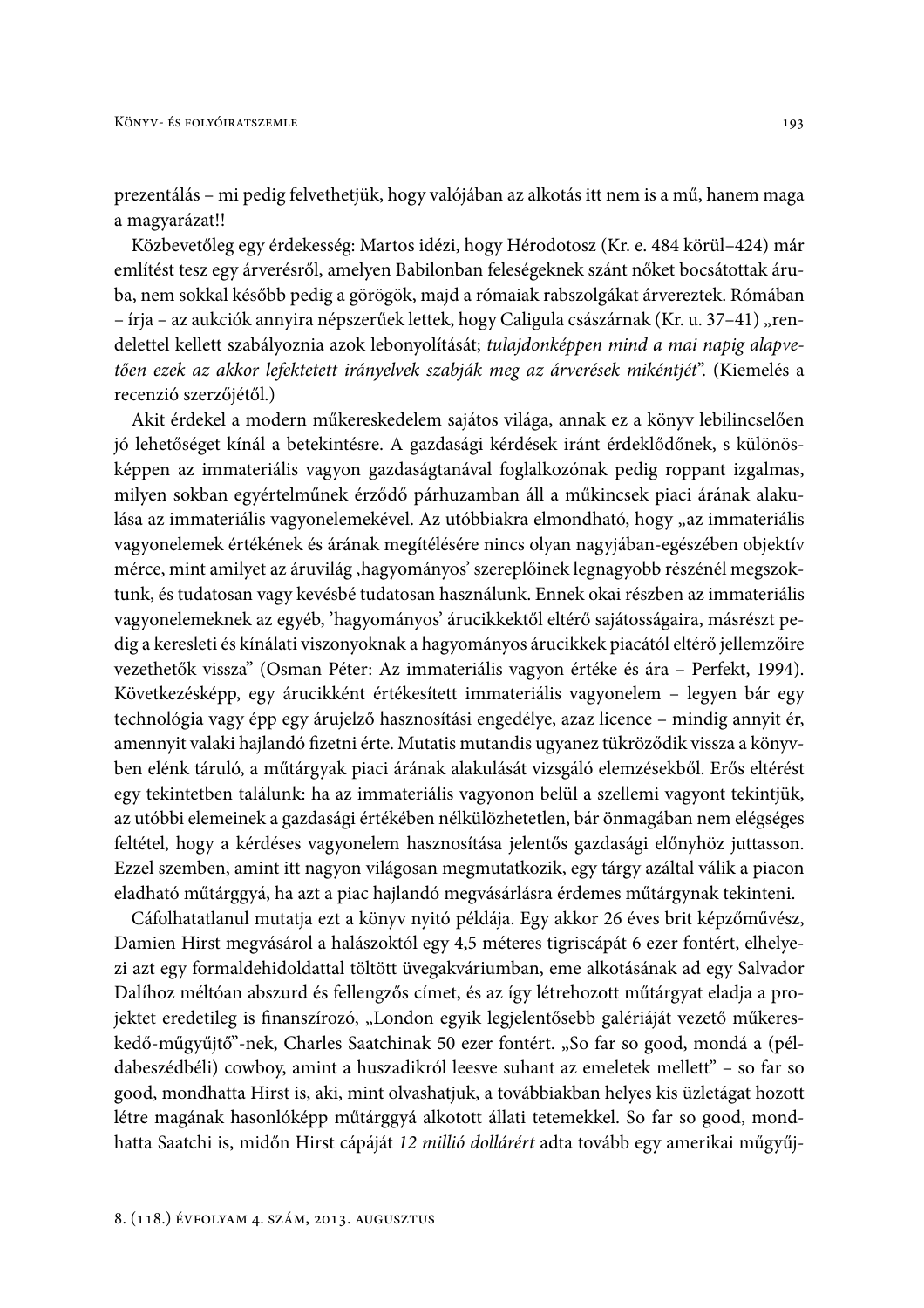tőnek. S erre a különleges világra ugyancsak jellemző fordulattal szállt ki az utóbbi abból a szorításból, hogy megőrizze, s lehetőleg növelje is e különös befektetése értékét: odaajándékozta a világhírű New York-i Metropolitan Museum of Art-nak – lényegében becserélte az immateriális javak egy gazdaságilag is igen nagy horderejű elemére: presztízsre. S elég nyilvánvaló, hogy maga e múzeum is a presztízsét tette arra, hogy rangos műtárgyként elfogadta e sajátos pályafutású, adjusztált halat.

"Mi mennyi?, avagy mitől értékes egy 'értékes' festmény" / "Miért annyi?, avagy hogyan alakítja a műkereskedelem maga is a művek árát" / "Megéri-e vagy sem?, avagy a műtárgy mint befektetés" / "A világ legdrágább cápájától a világ legdrágább koponyájáig, avagy hogyan tovább...?" Ezek Martos sokatmondó fejezetcímei, s rögtön tegyük hozzá, hogy fejezetei igen jól be is váltják e címek ígéreteit. Mi meg egyik ámulatból a másikba esünk, miközben az elénk táruló példák rendre Polonius szavainak parafrázisát idézik: "őrültség, de van benne rendszer".

Igen, amint az előzőek is megkérdőjelezhetetlenül mutatják, a piac a nagy varázsló – hozzá képest Thomas Mann Cipollája (Mario és a Varázsló) csak gyenge amatőr. Hiszen: "Amikor 1911 augusztusában Vincenzo Peruggia olasz múzeumi segédmunkás kilopta a Louvreból a Mona Lisát, a világhírű festmény hűlt helyét a megtalálásáig eltelő két évben többen látogatták, mint korábban ugyanennyi idő alatt magát a képet; vagyis a lopás pillanatában már maga a lopás ténye is azonnal egyfajta újabb (szenzáció-) 'értéket' adott hozzá a kép történetéhez. Ráadásul, egy ilyen 'érték' adott esetben akár pénzben is materializálódhat." (Kiemelés a recenzió szerzőjétől.) Martos erre konkrét példát is említ. / Igen markáns lehet a vásárló presztízsének hatása is egy művész alkotásainak piaci árára. Martos idézi Gottfried Honegger beszámolóját arról, hogy műveinek egy New-York-i kiállításán "hatalmas tömeg hömpölygött, de vevő egy sem akadt. Két nappal később a Museum of Modern Arts igazgatója vásárolt egy képet. Már pedig ha ő vesz, akkor... Négy nap múlva mind a harminc kép elkelt." És igen, akinek erről a spekulációs befektetési eszközök tőzsdéin gyakran megnyilvánuló csordaösztön jut eszébe, az feltehetően nem téved sokat! / Abszurd ionescói léptékben: Yves Klein francia festő az 1950-es években a milánói Apollinaire Galériában megrendezett tárlatán "tizenegy sötét, ultramarinkék képet (a színt a festő szabadalmaztatta is, az árnyalat azóta is IKB, azaz Internationale Klein Blue néven ismert) mutattak be – írja egy szövegében maga a művész -, melyek árnyalata, értéke, arányai és mérete pontosan megegyezett. A kiállítás rendkívül szenvedélyes vitákat váltott ki. ... A 'vásárlók' megfigyelése még szenzációsabb eredményre vezetett. Mindenki kiválasztott magának egyet a tizenegy képből, és kifizette az árát. Természetesen minden festménynek más volt az ára. Vagyis, csak hogy jól értsük: a tizenegy tökéletesen egyforma vászonért volt, aki többet, mások kevesebbet adtak." Martos pedig joggal fűzi ide az igen jó kérdést: "Ez a különbség vajon akkor is megjelenik-e, ha az akkori vásárlók újra forgalomba bocsátanák a műveket?" / A marketing hatalma: "Azt mondják, hogy egy mai művész ismertségében és megítélésében a marketing jelentősebb szerepet játszik, mint maguk a művek. Galériások, kurátorok, kritikusok mind-mind azon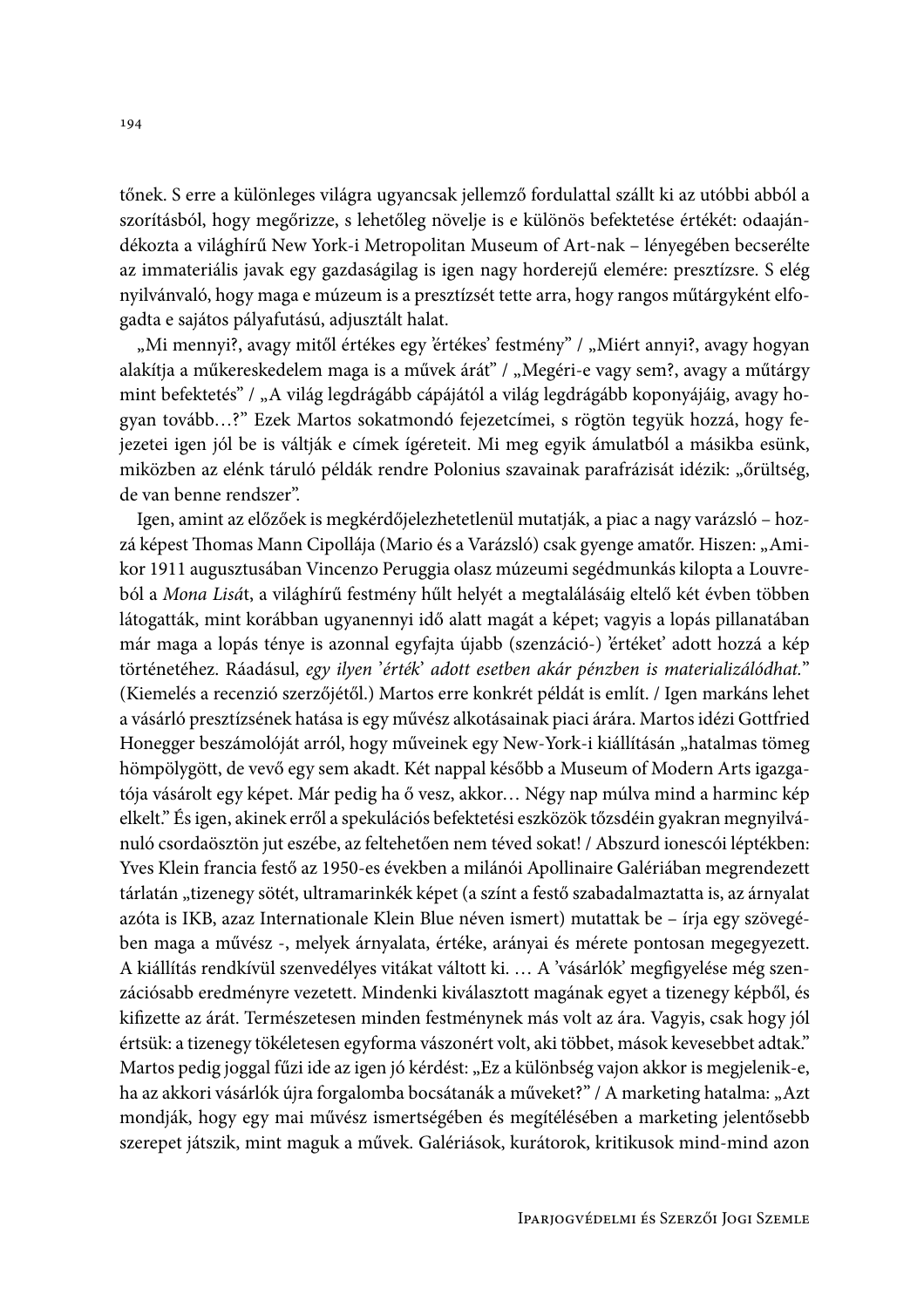munkálkodnak, hogy napjaink műalkotásai között megmondják nekünk: mi a művészet, és mi nem. ... Az ilyen típusú befolyásolás nyilván a múltban sem volt ismeretlen, de 'ipari' méreteket csak az utóbbi évtizedekben öltött." és "A galériatulajdonosok piaci stratégiája határozza meg, hogy mi váljék ezután művészettörténetté." / Mesterséges árfelhajtás: "Ahhoz, hogy az árakat magas szinten lehessen tartani, ... a műkereskedőnek mindig készen kell állnia arra, hogy a nyilvános aukciókon ráígérjen azoknak a művészeknek a műveire, akik iránt érdeklődik" – Martos pedig hozzáteszi: ebben a mondatban az "érdeklődik" azt jelenti, hogy "akiket árul". Igaz, szintúgy olvashatjuk: "Már Rembrandtról tudjuk például, hogy kénytelen volt néha magas áron visszavásárolni az árveréseken felbukkanó képeit, nehogy a túlkínálat leszorítsa az árat." / Egy különleges művészeti innováció: "Egy különleges példa arra, hogy a technika mai fejlettségi szintjén már személyes kereskedői közreműködés sem kell a műtárgypiac által generált értékképzéshez: megjelent a piacon az önmagát áruló műtárgy ..., ami nem más, mint egy fekete akrilkocka, benne mindenféle bonyolult elektronikákkal, amelyet az internethez kell csatlakoztatni. Ha ez megtörtént, a kocka felteszi magát az eBay internetes árverési portálra, és elkezdi magát árulni. Amikor valaki megadja - és persze ki is fizeti - érte az aktuális összeget, elviheti a művet, de köteleznie kell magát, hogy ő is azonnal csatlakoztatja a világhálóra, hogy az onnantól újra tovább tudja magát árulni. Természetesen minden tulajdonosnak azt is vállalnia kell, hogy amennyiben valaki megadja a magasabb árat a kockáért, annak fizetés után valóban továbbadja a művet. Az első licitkörben a 2009-ben készült kocka 1000 dolláros árról indult, 2012 október végén pedig az 'értéke' már 7500 dollárnál járt."/ Végül, e "cirkusz az egész világ" (bocsáss meg, Shakespeare!) körképnél térjünk vissza a "cápás" Hirsthez. Martos írja róla, hogy "hat műtermében száz alkalmazottja gyártja nagyüzemben az általa kitalált, majd elkészülésük után általa szignált műveket." És, ha bátrak, akik mernek: "2007 novemberében Hirst addigi legnagyobb művészi projektjét hozta létre: a New York-i Park Avenue és az 54. utca sarkán álló műemlék épületben felállított installációban formaldehides akváriumokban többek között harminc birka, egy cápa, egy hosszában kettéfűrészelt tehén és mellette háromszáz szál kolbász, egy esernyő, valamint egy kalitkában egy galambpár volt látható, az akváriumok körül tizenöt orvosságos szekrényben pirulák, gyógyszeres dobozok és fiolák ezrei, körben a falakon húsz óra járt körbe - igaz, a megszokottól ellentétes irányban -, és mindezt fluoreszkáló fénycsövek világították meg. Hirst szerint az installáció minden egyes darabja hommage valamelyik művész-példaképe előtt ... A teljes installáció kereken egymillió dollárba került, a két megrendelő pedig tízmilliót fizetett érte a művésznek." Nos, ezek alapján hogyan is tagadhatná bárki, hogy Hirst korunk kiemelkedő művésze – legfeljebb az itt a kérdés, hogy mivé is lett, miben is áll ma a művészet.

Zárjuk mindezt két, szintúgy a mai műkereskedelem gazdasági valóságának leglényegesebb vonásait mutató idézettel:

"A hetvenes évek óta már Európában is megjelentek az úgynevezett Art Investment Fundok (lényegében a jól ismert befektetési alapok műtárgyakra szakosodott változata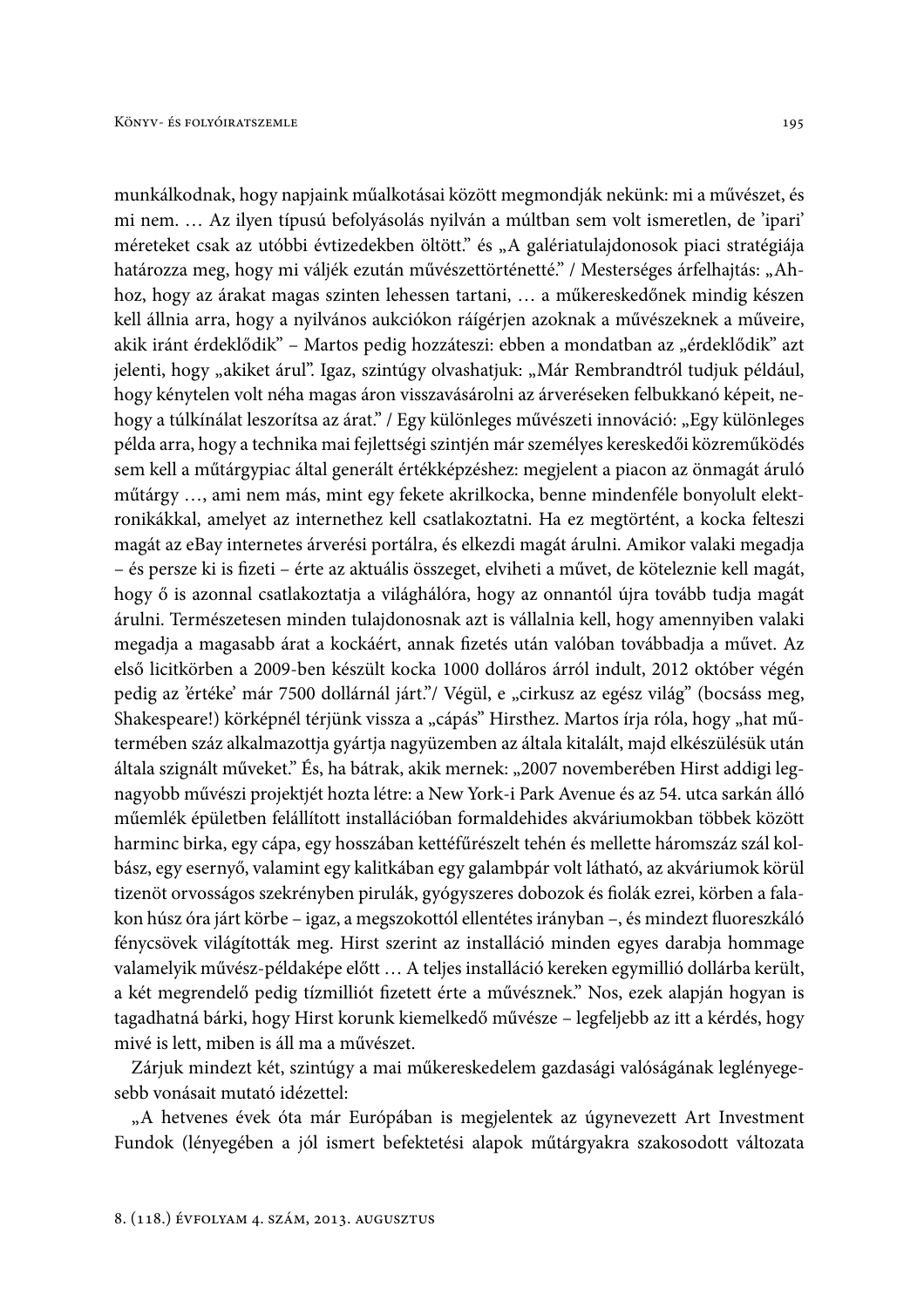– Osman P.), amelyekbe a honpolgárok egyszerűen befizetik azt az összeget, melyet művészeti spekulációra szánnak. A Fund szakemberei az így összegyűjtött pénzen olyan modern művészeti alkotásokat vásárolnak, amelyeket méltányos bér ellenében kikölcsönözhetnek múzeumoknak ... Egy idő után, ha úgy alakulnak az árak, aukcióra lehet vinni e műveket, és az árak úgyszólván mindig így alakulnak, hiszen az olyan művek, melyek egy-két évig ott függtek a múzeumok falain, érthető módon már nem a régi értékükön kerülnek árverésre." A modern itt kulcsszó! Minden valószínűség szerint olyan műtárgyakat jelent, amelyeket a piac még nem értékelt igazán fel, áruk még viszonylag alacsony, annak további alakulása még biztonsággal előre nem látható, és ezért bennük rejlik az erőteljes felértékelődés lehetősége is. Ugyanis, mint minden befektetési eszközre, a műtárgyakra is érvényes, hogy csak az hordozhatja nagyobb nyereség elérésének az esélyét, amelynek még erősen és előre nem láthatóan változó a piaci ára. Martos is idézi: "Csekély kockázattal járó konzervatív befektetésnek (tehát olyannak, amelyen főszabályként sem nyerni, sem bukni nem lehet nagyot - Osman P.) számítanak a régi mesterek és a klasszikus modernek, növekedésorientált befektetésnek (nagyobb nyereség, és persze nagyobb bukás esélyét hordozónak – Osman P.) számítanak a beérkezett kortársak, spekulatív formának a fiatal kortárs művészek alkotásai. És vegyük észre: a múzeumokban történő kiállítás árnövelő hatása nagyon ügyes, és vastag lehetőségeket ad az összejátszásra és a visszaélésekre is: kinek a művét állítják ki, és miért. Martos elmondja, hogy 1999-ben a világelsők közé tartozó Christie's aukciós ház támogatta a már említett Saatchi gyűjteményének bemutatását a New York-i Brooklyn Múzeumban, s azzal csaknem egy időben a Christie's New York-i nagy kortárs árverésén is ott szerepeltek ugyanazok a művészek. Az egyik mű például a művész addigi árverési rekordjának négyszereséért kelt el. "Mindezek miatt Rudy Giuliani New York-i polgármester 'bűnös összejátszással' vádolta meg a múzeumot és az árverezőházat, mondván, a közpénzekből fenntartott Brooklyn Múzeumnak nem kellene 'segítséget nyújtania' abban, hogy a kiállítása sikerével is felvert árak Saatchi vagyonát gyarapítsák."

## És

A nagy nyereségek érdekében vállalt kockázatos befektetésekre szakosodott fedezeti alapok urai "a kortárs műtárgypiac fő befektetőiként szereztek maguknak hírnevet.... A nagy tétekben játszó milliárdosok az ezredforduló után találtak rá a műkincspiacra. Előbb az impresszionistákat kezdték gyűjteni, majd áttértek az agresszív és kockázatvállaló szemléletmódjukhoz jobban illő kortárs művészetre. Ahol sosem látott módon hajtották fel az árakat. De meddig? – tette fel a kérdést egyre több elemző." Igen, a piaci árakat a csillagos égbe hajtó, majd kipukkanó "piaci buborék" jelenségét jól ismerjük. Ám azt is, hogy minden ilyen áremelkedésről csak akkor tudjuk meg bizonyossággal, hogy buborék volt, midőn már kipukkadt – legyen szó bár ingatlanokról vagy épp csúcstechnológiai cégek tőzsdén forgó részvényeiről.

Dr. Osman Péter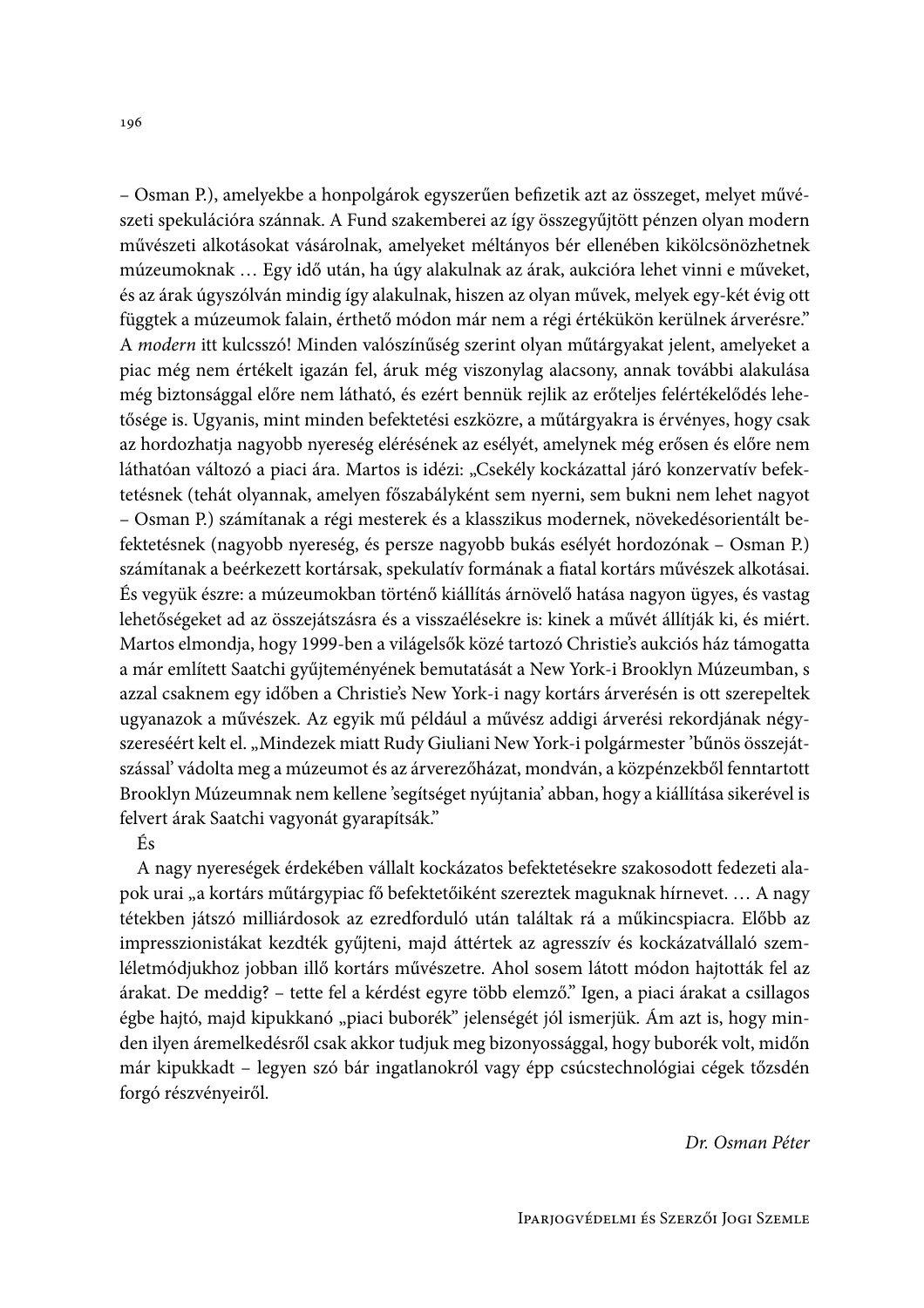# Philip J. Davis – Reuben Hersh: A matematika élménye. Typotex, 2013; ISBN 978-963-2791-23-4

"Az a tudás, amelyet a geometria célul tűz ki, az örökérvényűnek a tudása" – Platón: Az Állam. / "Ami olykor világos... és olykor homályos valami ... az ... a matematika" - Lakatos Imre. / "Az, amit pontosan meghatároztak, elrendeztek, adatszerűen feldolgoztak, sosem elegendő a teljes igazság megragadásához: az élet mindig túlcsordul minden serleg peremén..." - Borisz Paszternak. / "Bizonyos mértékig a matematika minden erőfeszítése arra irányul, hogy rendet teremtsen ott, ahol korábban látszólag a káosz uralkodott, hogy struktúrát és invarianciát nyerjen a rendezetlenség és zűrzavar közepén." / "Alig van olyan kultúra, bármilyen primitív legyen is, amelyben ne léteznék legalább csíra formájában a matematika. A nyugati matematika - mint rendszeres tevékenység - főáramának forrásvidéke Egyiptom és Mezopotámia. Onnan terjedt át Görögországra, majd a görög-római világra. Vagy ötszáz évvel Róma pusztulása után a matematikai alkotás lángja majdhogynem kihunyt Európában; valószínűleg Perzsiában őrződött meg. Néhány évszázaddal később újra fellobbant a láng az iszlám világban, majd onnan a matematikai tudás és a matematika iránti lelkesedés Szicílián és Itálián keresztül átterjedt egész Európára." / "Milyen segédeszközökre vagy felszerelésre van szükség a matematikához? Az a híres kép, amelyen Arkhimédész egy homokba rajzolt problémán gondolkodik, miközben római katonák fenyegetően lesben állnak a háttérben, áthatotta a szakma szellemét, és hozzájárult ahhoz, hogy kialakítsa önképét. Eszerint alig-alig szükségesek a matematikához eszközök. Nem kell hozzá más, mint esetleg egy kis homok és félelmetes mennyiségű ész." / "Minden eddigi tapasztalat azt mutatja, hogy az új matematikai problémáknak két kiapadhatatlan forrása van. Az egyik a tudomány és a technika fejlődése, amely igényli a matematika segítségét. A másik a matematika maga. Ahogy egyre kidolgozottabbá és összetettebbé válik, minden új, kidolgozott eredmény új kutatások kiindulópontja lehet. Bármely két - látszólag teljesen független matematikai terület – kimondatlanul is arra csábít, hogy gyümölcsöző kapcsolatot keressünk közöttük." / "Azt a tevékenységet, amelyben a matematikát saját területén kívül használjuk, alkalmazott matematikának szoktuk nevezni. Az alkalmazott matematika, természeténél fogva, diszciplínák kereszteződése, és ideális esetben valószínűleg olyan valakinek kell vele foglalkoznia, akinek a fő érdeklődési területe nem a matematika. Ha a másik diszciplína mondjuk a fizika, nehéz lesz eldönteni, hogy mit nevezzünk alkalmazott matematikának és mit elméleti fizikának." / "Úgy tartják, hogy a matematika akkor kezdődött, amikor a három alma képzetéből elváltak az almák, és megszületett a hármas szám. Ez az absztrakciós folyamat egy pillanata. Az absztrakció azonban olyan szó, amelyet számos különböző, de egymással összefüggő értelemben használnak a matematikában, így lényeges, hogy kifejtsük ezeket." / "Van olyan nézet, amely szerint a matematika a végtelen tudománya. ... E nézet képviselői úgy gondolják, hogy jelentős matematika akkor fejlődött ki, amikor tárgyának univerzuma annyira kitágult, hogy magába foglalta a végtelent." / "A rend – mégpedig az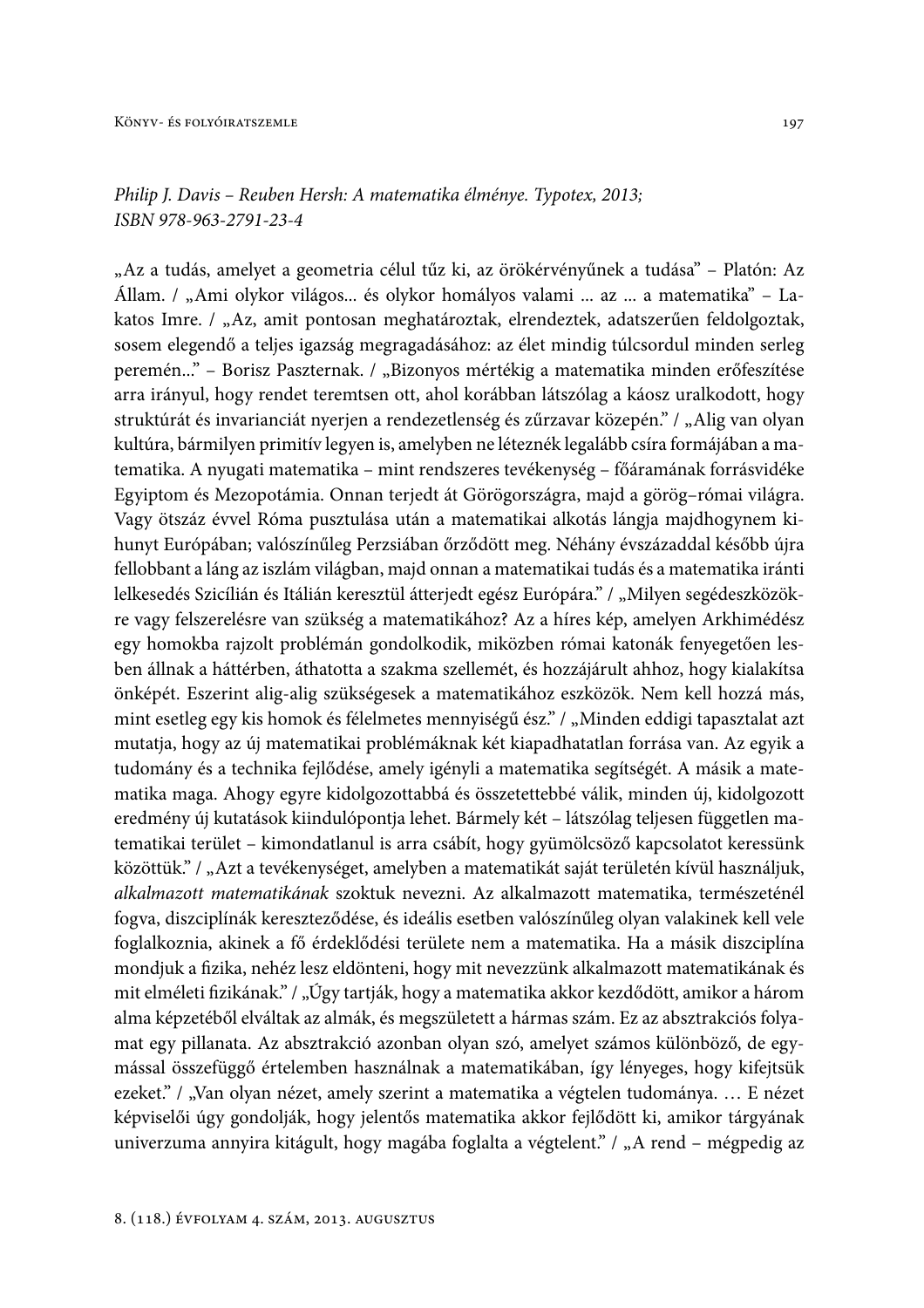intellektuális rend – megteremtése a legnagyobb emberi adottságok egyike, és elfogadott ténynek számít, hogy a matematika a teljes intellektuális rend tudománya." / "A matematikus, akár csak a festő vagy költő – írta G. H. Hardy – a forma mestere." [G. H. Hardy (1877– 1947) neves angol matematikus, eredményeit a számelmélet és a matematikai analízis terén tartják kiemelkedőnek. Ő maga legnagyobb szakmai tettének az őstehetség indiai matematikus Srinivasa Ramanujan felfedezését nevezte. Ramanujan szerepel a könyvben is.] "A matematika tévedéseken keresztül, bizonyítások és cáfolások harcában fejlődik. Nincs abszolút végleges matematikai igazság, bár vannak 'sziklaszilárd', a matematikai gyakorlat által sokszorosan megerősített tételeink." / "Egy bebizonyított tétel elvben bármikor ki van téve a megtámadás, a cáfolás lehetőségének. A matematikai bizonyítás szabatosságának nincs objektív kritériuma. A diák azon kérdésére, hogy ki dönti el, jó-e a bizonyítás, az ideális matematikus jogosan válaszolja: 'Ki más, mint én?'" - idézetek a könyvből.

Amiről e könyv szól, az nem a matek, az a Matematika. Vajon tekintheti-e magát bárki is modern műveltséggel bíró embernek, ha csupán annyit tud róla, hogy az "titok, idegenség, lidérces, messze fény"? Félő, hogy jóval többen vágnák rá e kérdésre, hogy "de még menynyire!", mint ahányan azt, hogy "aligha!" Annyi mindenképp bizonyos, hogy roppant sokat nyer az, aki megismerkedik a matematika csodálatos, ezerszínű, végeláthatatlan világával, még ha nem is akar eljutni odáig, hogy avatott alkalmazója legyen bármely ágának. Másrészt igencsak sokan vannak, akik tanulmányaik során úgy sajátították el bizonyos matematikai eszközrendszerek alkalmazásának a mesterségét, hogy semmit sem éreztek meg e tudomány szépségéből, nagyszerűségéből, s számukra az valóban csupán egy hasznos, ám lélektelen eszköz maradt. Az iskolai tanulmányaink során a matematikáról belénk vert ismeretek - a szerencsés kevesek és az igazán tehetséges még kevesebbek kivételével - legfeljebb odáig vittek el, hogy némileg képet kaptunk a hasznosságáról, a szépségeiről azonban a legtöbbünk annyit tud, mint a siket a zenéről. Nem a mi hibánk, de a mi veszteségünk. Aztán az embernek - ha szerencséje van - a kezébe kerül egy igazán jó könyv, amilyen ez is, és azt olvasva kibontakozik előtte ez a csodás világ. Davis és Hersh könyve Hamlet szavait idézi a fejünkre: "több dolgok vannak földön és egen...". Lenyűgöző tudásvilág sokszínű, ismeretlen tájait villantja fel. Nem tankönyv, nem alkalmas rá, hogy belőle tanuljunk matematikát. Széles panorámát tár elénk a matematikai vizsgálódások különböző tájairól, de nem vezet be a vizsgálódás eszközeinek ismeretébe. Csupán segít meglátni e tájak létezését, és valamit megsejteni az intellektuális örömökből, amelyeket azok kutatása kínál a hozzáértőknek.

Persze az, hogy milyen könnyen, illetve nehezen adja magát, igen erősen függ attól, milyen mélyre akarunk hatolni a megértésben. Proklosz görög matematikus, neoplatonikus filozófus írta le Eukleidészről, hogy "I. Ptolemaiosz király megkérdezte tőle, hogyan lehetne a geometriát könnyen elsajátítani, Eukleidész ezt felelte: 'A geometriához nem vezet királyi út.'"

A szerzők előszavából: "Nem az a könyv célja, hogy a matematika egy – akár klasszikus, akár modern - speciális területének rendszeres, önálló kifejtését mutassa be, hanem az,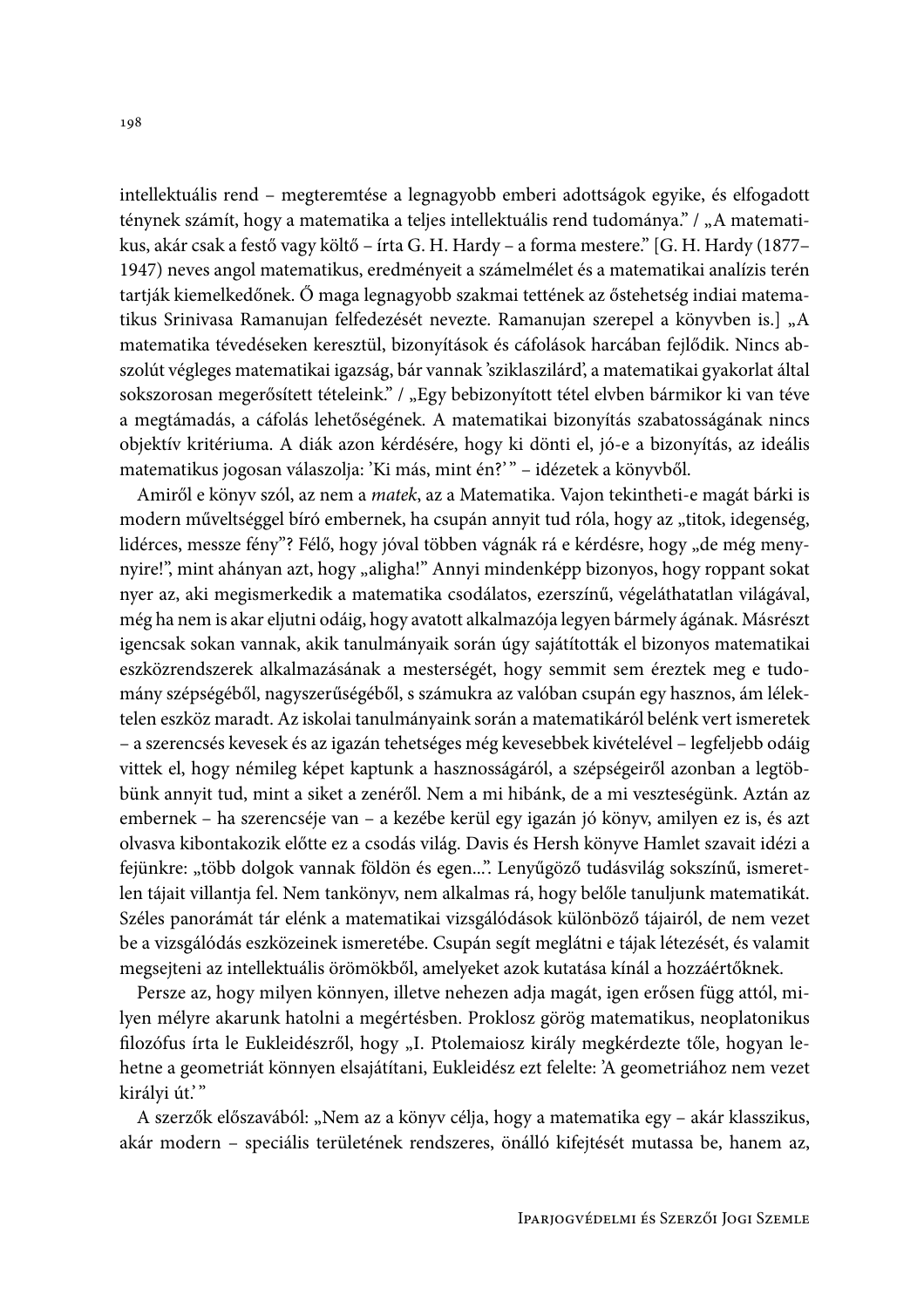hogy áttekintést adjon a matematikai ismeretek kimeríthetetlen sokaságáról. Könyvünk fő vonala a matematika lényege, története, filozófiája és a matematikai tudás keletkezésének módja lesz. A könyvet inkább tájképnek, mintsem térképnek kell tekinteni. Ez nem matematikakönyv, hanem könyv a matematikáról, de elkerülhetetlenül tartalmaznia kell némi matematikát is. Ugyanígy, ez nem történelem vagy filozófiakönyv, de szó lesz benne a matematika történetéről és filozófiájáról is. Következésképpen az olvasónak rendelkeznie kell némi előismerettel ezekben a témákban, és nélkülözhetetlen az érdeklődés csírája, amelyet elültet és öntöz. Ezzel a háttérrel a könyv jelentős részének megértése nem okozhat nehézséget az átlagos olvasónak. Ugyanakkor számos helyen speciális eszközöket használunk, és a magyarázatot olyan hivatásos matematikusoknak szánjuk, akik használják vagy fejlesztik a matematikát. Itt az olvasó úgy érezheti magát, mint a vendég, akit meghívtak egy családi vacsorára. Udvarias és általános beszélgetés után a család rátér a szűkebb családi problémákra, örömeikre, gondjaikra, és a vendég egyedül marad dermedten az űrben. Ezekre a részekre az olvasó csak egy futó pillantást vessen, és könnyű szívvel haladjon tovább!"

Kettejük (egyes szám első személyben írt) Nyitányából, e könyv születéséről és tartalmáról: "Közönséges matematikus voltam körülbelül öt évvel ezelőttig. Nem csináltam merész és szokatlan dolgokat, mint amilyen például egy ilyen könyv írása. Megvolt a magam 'területe', ezen belül maradtam, legfeljebb a határain kalandoztam túl egy-egy szomszédos területre. Komoly gondolataim, igazi intellektuális életem olyan kategóriák és értékek körül mozgott, amelyeket évekkel azelőtt, még mint posztgraduális képzésben részt vevő diák szívtam magamba. Minthogy nem kalandoztam messzire ezektől a kategóriáktól és értékektől, alig voltam tudatában létezésüknek. Annak a módnak voltak részei, ahogy a világot láttam, nem pedig részei annak a világnak, amelyet néztem. ... A helyzet ennek ellenére az, hogy eljutottam egy olyan pontra, ahol csodálatom és elragadtatásom e furcsa tevékenységgel kapcsolatban, amelyet matematikának nevezünk, ugyanakkora, sőt időnként még nagyobb is, mint az elragadtatásom a tényleges matematizálástól. Én a matematikát egy határtalanul komplex és rejtelmes világnak találom; feltárni ezt olyan szenvedély, amelyből engem remélhetőleg sohasem lehet kigyógyítani. Ennyiben pont olyan matematikus vagyok, mint a többi. De ezenkívül kifejlesztettem egy másik felet, egy Másikat, aki csodálkozva nézi ezt a matematikust, és még sokkal inkább el van ragadtatva, hogy ez a furcsa teremtmény és ez a furcsa tevékenység világra jött és fennmaradt évezredeken keresztül. Ennek a kezdetét arra a napra tenném, amelyiken végül elhatároztam, hogy egy Matematika alapjai című kollégiumot tartok. Ezt a kollégiumot elsősorban felsőbb éves matematika főszakos hallgatóknak szántam. Célom e kollégium szervezésével – mint az összes többivel, amelyet az évek során tartottam - az volt, hogy én magam megtanuljam az anyagot. ... A matematika alapjaival foglalkozó kollégium kezdetén megfogalmaztam azokat a kérdéseket, amelyeket központiaknak gondoltam, s amelyekről reméltem, hogy a félév végére megválaszolhatók, vagy legalábbis tisztázhatók. Mi a szám? Mi a halmaz? Mi a bizonyítás? Mit tudunk a matematikában és hogyan? Mi a 'matematikai szabatosság'? Mi a 'matematikai intuíció'? Ahogy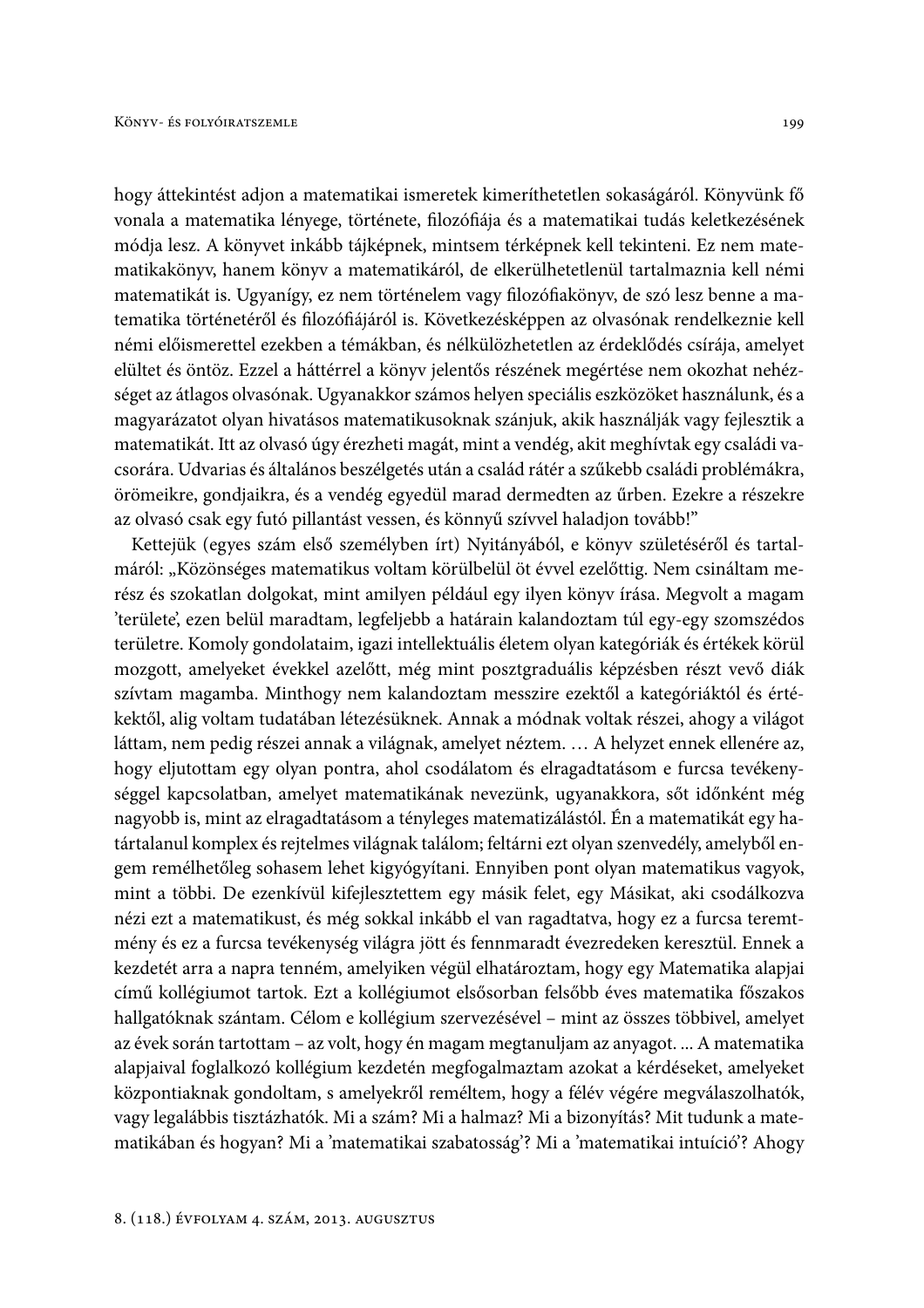megfogalmaztam ezeket a kérdéseket, rájöttem, hogy magam sem tudom rájuk a választ. Természetesen ez nem volt meglepő, hiszen ilyen megfoghatatlan, 'filozofikus' kérdések esetében nem számíthatunk olyan típusú határozott válaszokra, mint amilyeneket a matematikában keresünk. E kérdések esetében mindig lesznek véleménykülönbségek. De ami igazán zavart engem, az az volt, hogy magam sem tudtam, mi is az én saját véleményem. És ami még rosszabb, hogy nem volt olyan alapom, kritériumom, ami alapján értékelhettem volna a különböző nézeteket, védhettem vagy támadhattam volna egyik vagy másik nézőpontot. Elkezdtem más matematikusokkal is beszélgetni a matematikai bizonyításról, tudásról, realitásról, és azt találtam, hogy az én zavarodott bizonytalanságom nagyon is általános. Ugyanakkor mindenki részéről azt tapasztaltam, hogy szeretnék megbeszélni és megvitatni személyes tapasztalataikat és meggyőződéseiket. Ez a könyv ezen évek tűnődései, hallgatásai és vitái eredményének egy részét tárja az olvasó elé."

A tartalmat illetően igen beszédesek a nagy részek címei: A matematika tájai / A matematikai tapasztalatok skálája / Külügyek / Belügyek / Válogatott matematikai témák / Tanítás és tanulás / A bizonyosságtól a kétségig / Matematikai realitás.

Az első mi mással is kezdődne: "Mi a matematika?" Ebben olvashatjuk: "A matematika definíciója változik. Minden generáció és a generáció minden komoly matematikusa megfogalmaz egy, az ismereteivel egybehangzó definíciót. Sok különböző megfogalmazást fogunk megvizsgálni, mielőtt pontot tennénk a könyv végére." És: "Egy naiv definíció szerint, amely megfelel egy értelmező szótárnak, vagy a megértés kiindulópontja lehet, a matematika a mennyiség és a tér tudománya. Kicsit kibővítve ezt a definíciót, azt is hozzátehetjük, hogy a matematika a mennyiségre és térre vonatkozó szimbólumokkal is foglalkozik.... Ennek a könyvnek az egyik célja éppen az, hogy módosítsa és kiegészítse ezt oly módon, hogy tükrözze a növekedést, amely az anyagban az elmúlt néhány század során bekövetkezett, és jelezze a különböző matematikai iskolák elképzeléseit arról, hogy mi is lenne a tárgya a matematikának."

Erős kezdés: A Milyen volt a matematika i. e. 1700-ban? című, Dél-Irakból származó ékírásos agyagtáblák mellett szereplő írásban olvashatjuk: "A kidolgozott két feladat a másodfokú egyenletek megoldásának standard babiloni matematikai módszerét követi." (Kiemelés a recenzió szerzőjétől.)

Fejlődés (napjainkban exponenciálisan gyorsuló): "A matematika önmagára épül, aggregatív tudomány. ... Gyakran úgy festik le, mint egy hatalmas fát, amelynek gyökerei, törzse, ágai és gallyai a tudomány bizonyos részterületeinek nevét viselik. Ez a fa egyre nő és terebélyesedik.... Ami régi és igaz, az tovább él, és igaz is marad – legalábbis elvben. Minden, ami egyszer matematika volt, az matematika marad – legalábbis elvben. Így a matematika terebélyesedő elméleti és gyakorlati ágaival egy hatalmas növekvő organizmusnak tűnik. ... Az újabb szakágak megértéséhez nélkülözhetetlen a régiek ismerete." És: "Alexander Ostrowski, orosz származású svájci matematikus azt mondta egyszer, hogy amikor (1915 körül) a marburgi egyetemen az államvizsgájára került sor, elvárták tőle, hogy fel legyen ké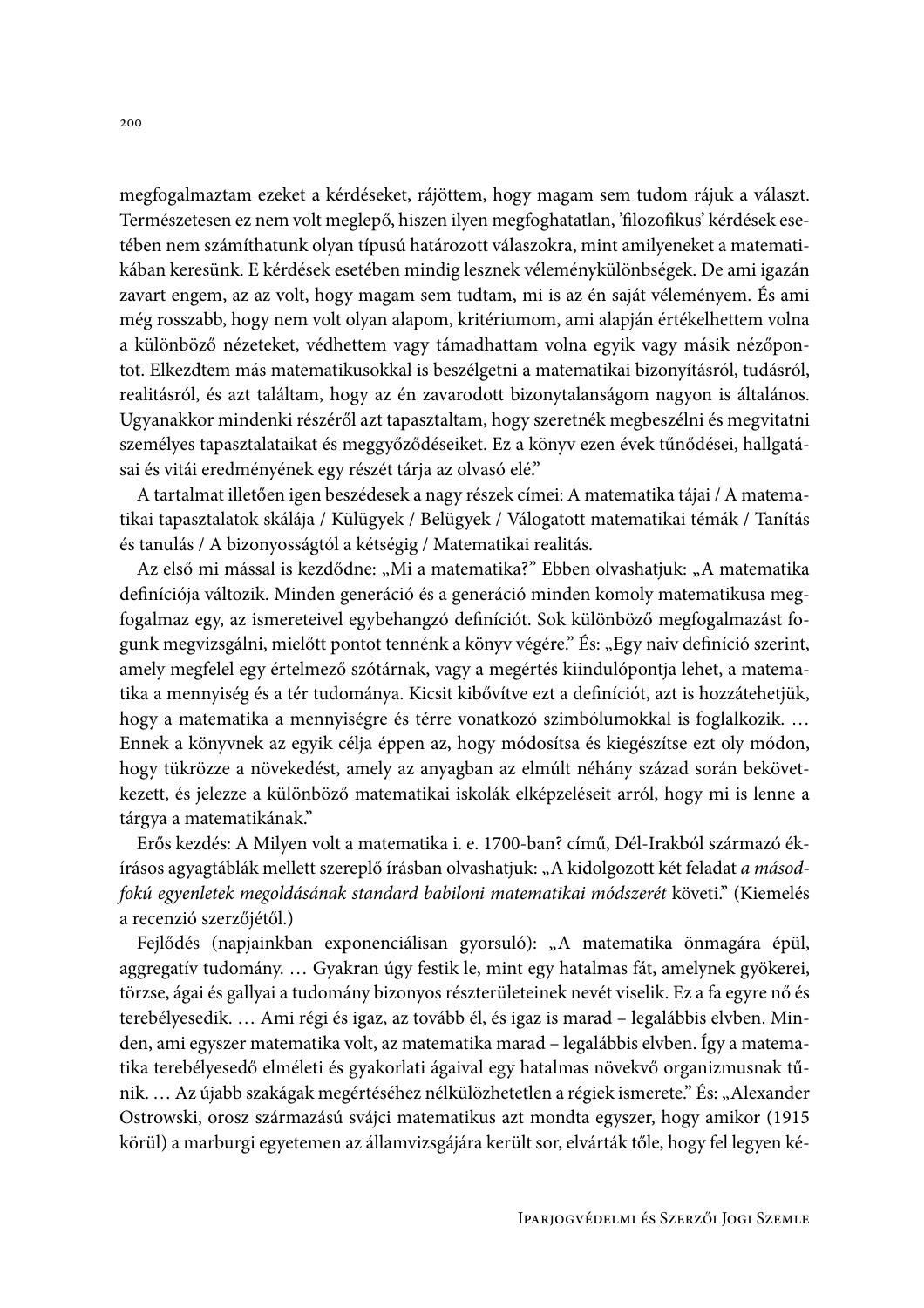szülve minden kérdésből a matematika összes ágában. ... Az 1940-es évek végén Neumann János úgy becsülte, hogy egy szakképzett matematikus a kor matematikájának kb. a tíz százalékát tudhatja." Ma pedig: "A finomabb osztályozás több mint 3000 kategóriára bontva mutatná be a matematikát. A 3000 kategória legtöbbjében új eredmények születnek, egyre növekvő mértékben. Az óceán egyre terjeszkedik, mélységben és szélességben egyaránt."

A matematika és a számítógép: "A legenda szerint az 1940-es évek végén, amikor az öreg Tom Watson az IBM cégtől megtudta, hogy mekkora lehetőségek rejlenek a számítógépben, úgy becsülte, hogy kettő vagy három ki fogja elégíteni az egész nemzet szükségleteit. Sem ő, sem más nem látta előre, hogy a nemzet matematikai szükséglete olyan hihetetlen gyorsasággal növekszik majd, hogy minden rendelkezésre álló számítógép-kapacitást kihasznál." (Azért ne feledjük, hogy "a nemzet", egyre inkább valamennyi nemzet már évtizedek óta legfőképp nem matematikai, hanem informatikai és infokommunikációs célokra használja a számítógépeket.) Másrészt: "A számítógépek és a matematika közötti kapcsolat sokkal összetettebb, mint azt a laikus gondolná. A legtöbben azt hiszik, hogy minden hivatásos matematikus használ számítógépet. Az igazság az, hogy szemben a mérnökökkel, fizikusokkal, vegyészekkel és közgazdászokkal, a legtöbb matematikus nem használ számítógépet, és nem is törődik vele. Sőt, sok matematikus szakmai önérzetét sérti az az elképzelés, hogy matematikai alkotómunkát valaha is gépesíteni lehet. Természetesen az alkalmazott matematikusoknak, akik természettudósokkal és mérnökökkel együtt gyakorlati kérdésekre keresnek numerikus választ, a számítógép már sok éve nélkülözhetetlen segédeszköze." Ne feledjük mindehhez, hogy a könyv eredeti kiadása 1981-ben jelent meg. Így olvassuk, hogy: "Az elmúlt néhány évben azonban a számítógép komoly lendületet adott az elméleti matematikának. Ez valószínűleg annak az eredménye, hogy a fiatalabb matematikus generációban sokan vannak, akik már tanultak az egyetemen számítógép-programozást, és akiknek a számítógép-terminál épp olyan természetes, mint a telefon vagy a bicikli. Úgy látszik, hogy változás következik be a matematikai kutatásban. ... Az a tény, hogy a számítógépek hozzáférhetőek, a matematikusokat arra csábítja, hogy olyan irányú kutatásokat folytassanak, ahol a számítógép szerepet játszhat."

Egy fejezet felvázolja az ideális matematikus portréját – rendkívül szellemesen, már-már Karinthy jó tanulójára hajazva. Pár vonás ebből: "Nem tud elítélőbb véleményt elképzelni egy diákról, mint ha azt mondják róla: 'Még azt sem tudja, mi az, hogy bizonyítás'. Mégsem tud általános magyarázatot adni arra, hogy mi tekinthető egzaktnak, mi kell ahhoz, hogy egy bizonyítás pontos legyen. A saját munkájában a választóvonal a teljes és nem teljes bizonyítás között valamelyest mindig homályos, és gyakran vitatható." Egy kis fricska: "Neki és kollégáinak semmi kétségük sincs afelől, hogy a nem-Riemann-hipernégyzetek épp oly határozottan és objektíve léteznek, mint a gibraltári szirt, vagy a Halley-üstökös. Sőt, egyik legfőbb eredményük, hogy a nem-Riemann-hipernégyzetek létezését bebizonyították, míg a gibraltári szirt létezése, bár felettébb valószínű, de nincsen egzaktul bizonyítva." (Kiemelés a recenzió szerzőjétől.) És: "Élete sikeres annyiban, hogy új tényeket tud felfedezni velük kap-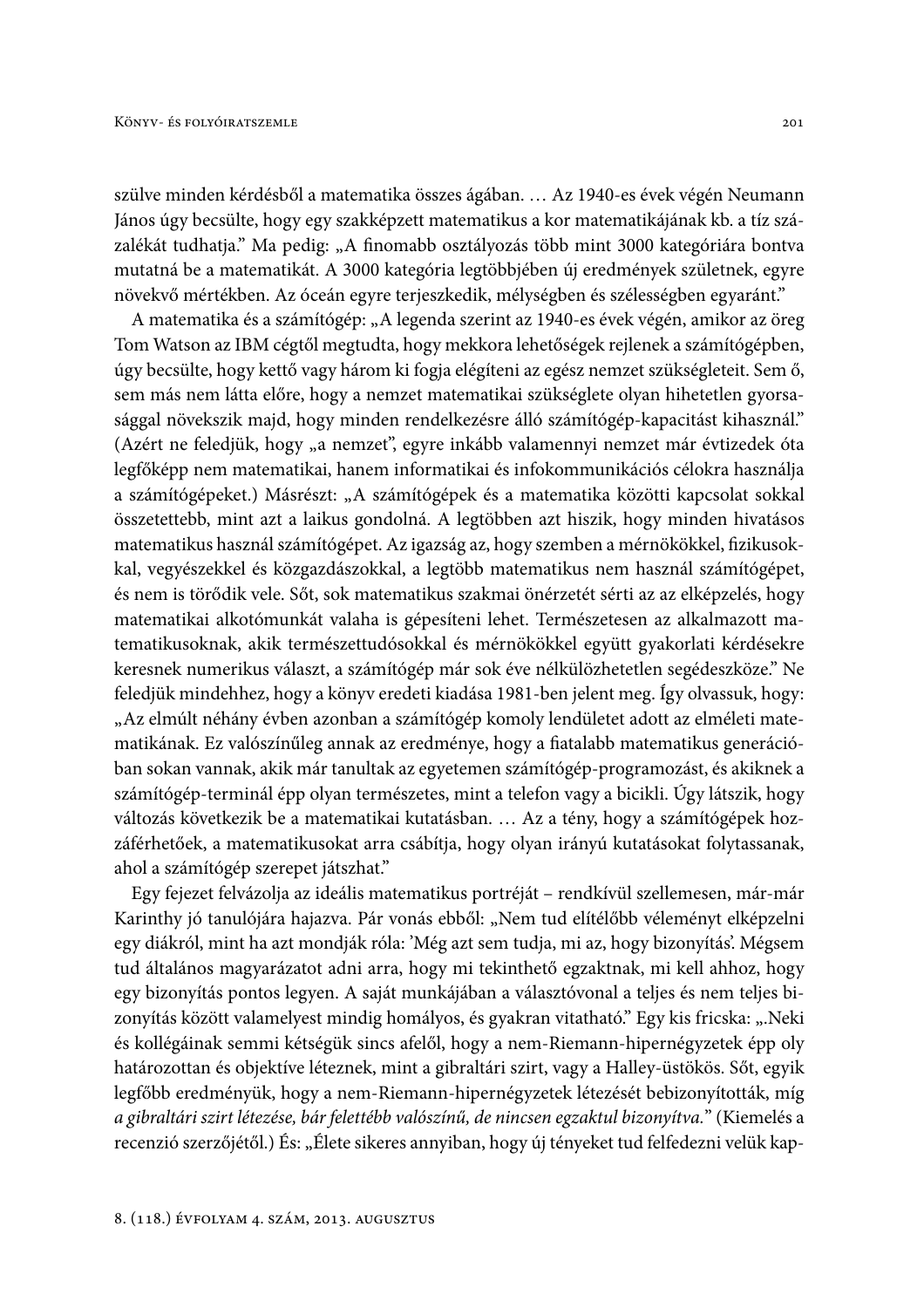csolatban. Nehéznek találja, hogy értelmes beszélgetést folytasson az emberiségnek azzal a jelentős hányadával, amelyik sohasem hallott a nem-Riemann-hipernégyzetekről."

Felettébb szellemesen jellemzik a matematikust, valójában a matematikát és mások hozzáállását, egy klasszikus eszközzel: párbeszédekkel. Ilyeneket folytat emberünk az egyetem egy tájékoztató hivatalnokával, egy diákkal, egy pozitivista filozófussal és egy szkeptikus bölcsésszel. S ebből egy újabb kis fricska, a konklúziók egyikeként: "A matematikusok meggyőződése, hogy ők az objektív valóságot vizsgálják. A kívülálló számára viszont úgy tűnik, hogy saját magukkal és néhány barátjukból álló kis klikkel való titkos kapcsolattal vannak elfoglalva. Hogyan tudnánk mi, matematikusok bebizonyítani a szkeptikus kívülállónak, hogy tételeinknek a mi társaságunkon kívül is van értelmük?"

Egy fejezet a matematika hasznosságát vizsgálja. Ebből, talán némi fanyar szakmai önkritikával: "A csillagász vagy a fizikus azért tekinti hasznosnak, mert a matematika a tudomány nyelve. Az építőmérnök számára azért, mert lehetővé teszi, hogy hidat építsen. A matematikus pedig azt fogja mondani, hogy a matematikán belül egy matematikai konstrukció akkor hasznos, ha egy másik matematikai konstrukcióra alkalmazható."

A már említett G. H. Hardy híres, Egy matematikus védőbeszéde c. művéből idézik: "Soha nem csináltam semmi 'hasznosať.... A matematikus életének értéke, bármiféle gyakorlati norma szerint ítéljük is meg, a nullával egyenlő; és mindenképpen jelentéktelen a matematikán kívül. ... Az én életem értelme tehát – és mindenki másé is, aki ugyanabban az értelemben volt matematikus, mint én - az, hogy adtam valamit a tudáshoz, és segítettem másoknak, hogy még többet adjanak." Természetesen minden, amit a matematika gyakorlati alkalmazásáról tudunk, minden, amit e könyv is erről elénk tár, élénk cáfolata ennek. A szerzők pedig így folytatják: "Hardy véleménye szélsőséges, mégis a XX. századi matematika domináns erkölcsi világképében központi szerepet játszó hozzáállást fejez ki: azt, hogy a matematika igazi célja a maradandó művészi alkotás létrehozása. És ha időnként a tiszta matematika valamely gyönyörű művéről kiderül, hogy még hasznos is, annál jobb. De a hasznosság alacsonyabb rendű cél, mint az elegancia és a mélység." Ámde: "Az utóbbi néhány évben észrevehető hozzáállásbeli változás következett be az amerikai matematikusok meghatározó részében. (Emlékezzünk, megjelent 1981-ben, a szerzők pedig amerikaiak, ott nézik a világot - Osman P.) Kezd az alkalmazott matematika divatossá válni. Ez az irányvonal biztosan nem független a tudományos állások piacán bekövetkezett változásoktól. ... Ennek következtében sok matematikus szemmel láthatóan megpróbál kapcsolatot találni saját szakterülete és valamely alkalmazott matematikai terület között. Nem világos, hogy a hozzáállásnak ez a változása végleges-e, vagy csak átmeneti. Kevés jele van annak, hogy megváltozna a matematikus alapvető értékrendje, amely a hasznosságot mint célt alacsonyabb rendűnek tekinti." Nos, szellemi elegancia vagy sem, évtizedek óta a felsőfokú matematika alkalmazása mozgatja korunk egyik legnagyobb hatóerejű fejlődését, a pénzpiaci innovációkat, s ugyancsak a felsőfokú matematika a nélkülözhetetlen eszköze a mára mindenhatóvá nőtt, és továbbra is robbanásszerűen növekvő informatikának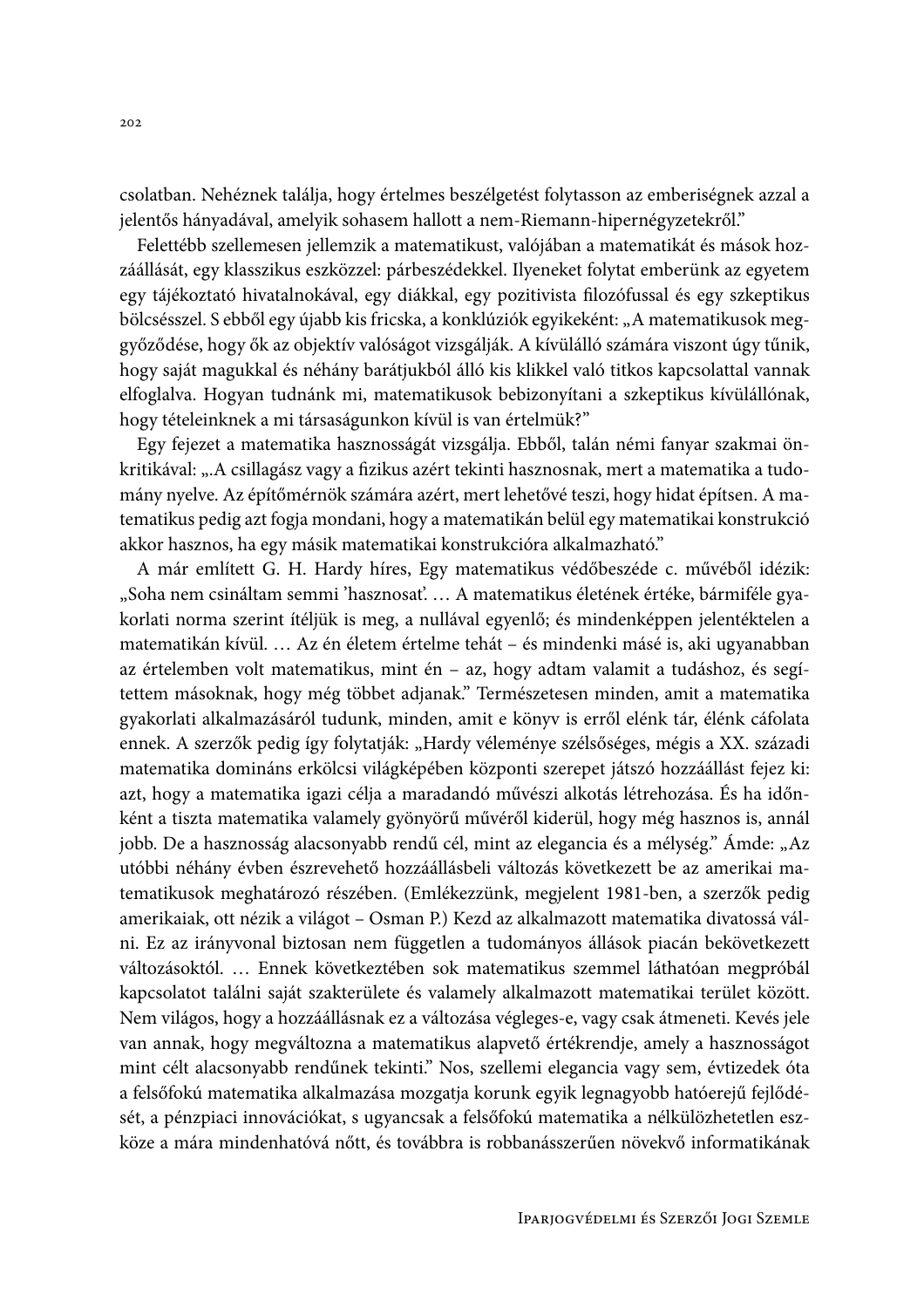és infokommunikációnak. Aki kételkedne az alkalmazott matematika mai, a gazdasági, a társadalmi és a személyes életünket formáló horderejében, vonja ki belőlük a matematika alapú eszközöket, és nézze meg, mi marad működőképes.

A Külügyek sokat ígérő, csiklandós fejezetcíme: "A fügefalevél alatt". Íme a bevezetője: "A matematika számos vonatkozásáról nem sok szó esik a mai matematikatörténetekben. Üzletre és kereskedelemre, háborúra, számmisztikára, asztrológiára és vallásra gondolunk. Bizonyos vonatkozásokat illetően még össze sincsenek gyűjtve az alapvető információk; más vonatkozásokban az írók, azt remélve, hogy igazolhatják a matematika nemesi származását és tisztán tudományos létét, behunyták szemüket. A matematikatörténetek mindent megtettek a tudomány védelmében, de a Tudomány Szolgálólánya sokkal züllöttebb és érdekesebb életet élt, mint ahogy azt a történészek ábrázolják. A fent említett területek színterén a nagy matematikai gondolatok jelentős szerepet játszottak és időnként még játszanak is. A fügefalevél alatt fontos nemzőerő rejtőzik." A területek pedig, ahová bepillanthatunk: / Matematika a piactéren / Matematika és a háború / Számmisztika / Hermetikus geometria / Asztrológia / Vallás.

A "piactéri" matematikánál áll: "Aligha van a modern matematikának olyan területe, amelyet ne lehetne felhasználni a közgazdaságtanban. A közelmúltban a nemstandard analízist alkalmazták, mert analógiát találtak a kis egyedi cégek és az infinitezimálisok között. Míg a fent említett példák arra mutatnak rá, hogyan segít a matematika a közgazdaságtannak, a másik irány is előfordul, amikor a közgazdaságtan segíti a matematikát. A Brown-mozgás pl. először L. Bachelier korai művében jelenik meg az értéktőzsde mozgásának megfigyelése kapcsán." Ez utóbbiból fejlesztették ki a pénzpiaci elméletek egyik leghíresebbjét, a tőzsdei árak "véletlen bolyongásának" (random walk) teóriáját. Az idézet kezdő mondatában foglaltak pedig némi malíciával úgy is értelmezhetők, hogy a közgazdaságtan rémülten keres tudományos alapokat és eszközöket, hogy betölthesse a maga szabta rendeltetését, és jól megalapozott tudományként jelenjék meg. Emlékszünk ugyebár a közgazdasági Nobel-díjas Paul Samuelson szavaira a William D. Nordhaus-zal írt, világhírű Közgazdaságtan c. könyvük (Akadémiai Kiadó, 2005) előszavából: "A közgazdaságtan legalább annyira művészet marad mindig, mint amennyire tudománynak számít."

A végtelenből bármekkora véges mennyiséget veszünk is el, az végtelen marad. ("A matematika csodakorsója: a végtelen" – az egyik nem túl könnyű fejezet izgalmas címe.) Így vagyunk ezzel a – kötelező olvasmánynak mondanám – könyvvel is. Bármennyit is mondunk el róla, a matematika csodavilágának további végtelenje várja benne, hogy az olvasó elé tárulhasson. Mi pedig már csak a nagynevű szaklektor, Ruzsa Imre záró esszéjének – Kételkedés a kételkedésről – elejéből idézünk egy kicsit:

"Két ideális matematikus (sőt, hiperideális, hiszen amerikai) elhatározza, hogy áttöri a szűk szakmai bezárkózás korlátait, és körülnéz a való világban, amelynek talán mégiscsak része az a rezervátum is, amelyet matematikának neveznek. Kérdések sokaságát teszik föl maguknak: Mi az, amit csinálunk – a szakmabeli, a felhasználó és a kívülálló szempontjá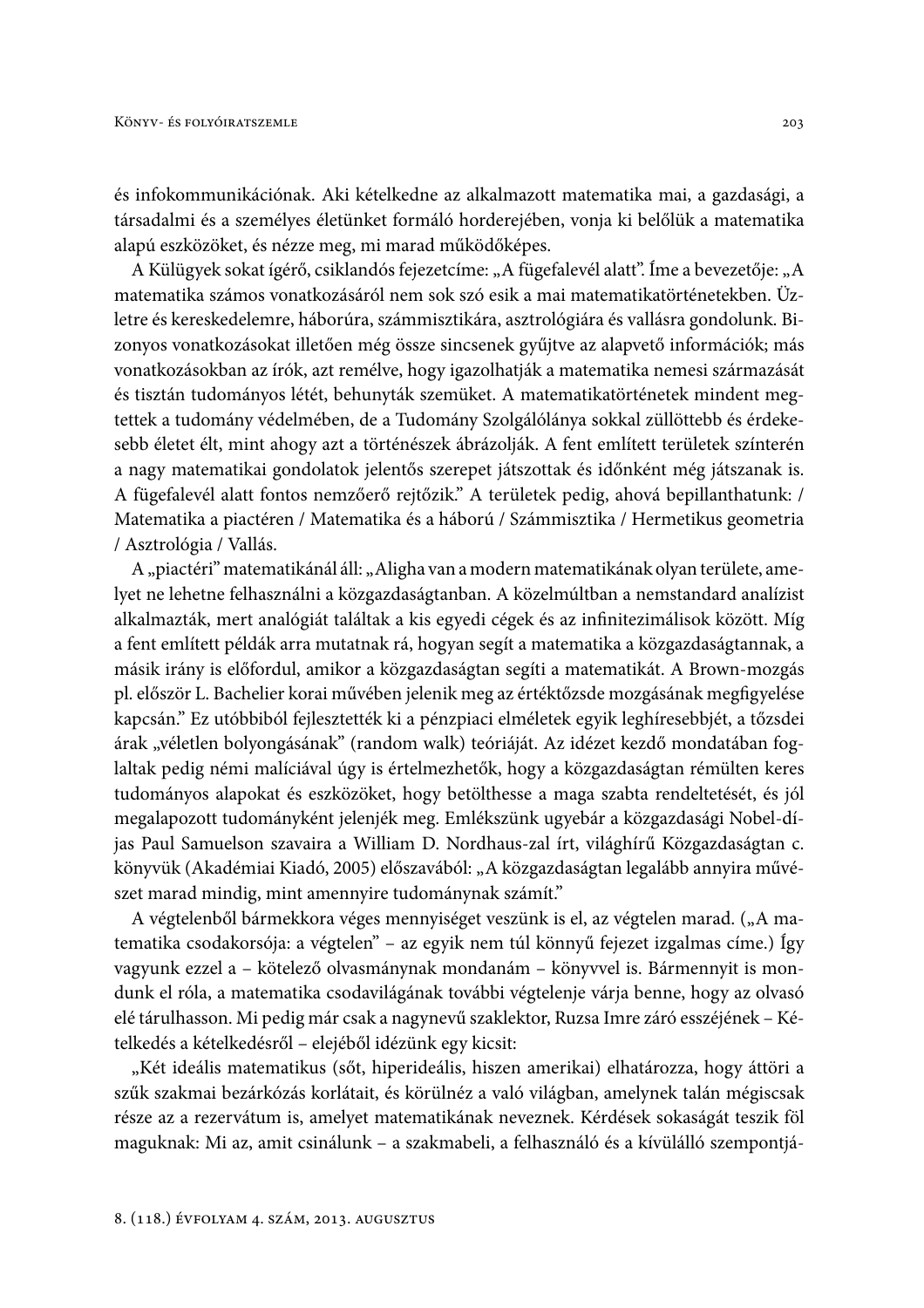ból? Mi az értéke? Megbízható ismereteket nyújt-e, és főleg miről? Hol és hogyan léteznek a matematikai objektumok, s hogyan tanulmányozhatjuk őket?

A fölvetett kérdések egy részére megvannak a kész válaszok a XX. századi matematikafilozófia három közismert iskolájában. A kérdezők – könyvünk szerzői – nem fogadhatják el egyik iskola válaszait sem, mert ezek a válaszok dogmatikus előítéletekre épülnek, összeegyeztethetetlenek az élő matematikai gyakorlattal és a matematika kozmetikázatlan történetével. Nekilátnak hát saját felfogásuk kialakításának. Alaposan körbejárják a témát, és – meg kell adni – jószemű turistaként derítik föl az ismeretlen tájakat is, kapásból észrevéve a prospektus és a valóság eltéréseit. (Más kérdés, hogy egy ilyen turistaúton fontos részletek esetleg mégis felderítetlenül maradhatnak.) A könyv utolsó lapjain a szerzők eljutnak saját álláspontjuk megfogalmazásához."

Dr. Osman Péter

 $* * *$ 

XX. századi tudománytörténet felsőfokon: két hőseposzba illő krónika a modern fizikáról és kozmológiáról

Richard Rhodes: Az atombomba története. Park Kiadó, 2013, ISBN: 978-963-530-959-7

Richard Panek: 4% univerzum. Sötét anyag, sötét energia - versenyfutás a világegyetem felfedezéséért. Scolar Kiadó, 2013; ISBN 978-963-244-417-8

## A földre szállt, pusztító Nagy Bumm történetét mondó könyvről

"A tudományos kutatás nem ismer olyan szűrőt, amely elkülönítené egymástól a jót és az ártalmasat. A tudás következményekkel jár, nem mindig kedvezőkkel és nem mindig kellemesekkel." / "Mélységes és megkerülhetetlen igazság, hogy a tudomány világában az alapvető dolgokra nem azért bukkanunk, mert hasznosak; azért bukkanunk rájuk, mert rájuk lehet bukkanni" – Robert Oppenheimer. "Egy olyan vállalkozásban, mint az atombomba megépítése, mindennél nagyobb jelentősége van az eszmék, reménységek, felvetések, elméleti számítások és a méréseken alapuló, konkrét számadatok közötti különbségnek. Minden bizottság, politikai szándék és nagyszerű terv hiábavaló lett volna, ha néhány megjósolhatatlan atomi hatáskeresztmetszet fele- vagy kétszer akkorának bizonyul" – Emilio Segrè (Nobel-díjas fizikus). (Végül is ha néhány kozmikus állandó annak idején más értéken áll, akkor mi sem lennénk itt, hogy atombombáról írjunk és olvassunk. Az pedig ízlés kérdése, nagyszerűnek nevezzük-e az atombomba létrehozásának terveit.) / "Szűnni nem akaró ámulat fog el, ha arra gondolok, hogy néhány irkafirka egy táblán vagy papírlapon az egész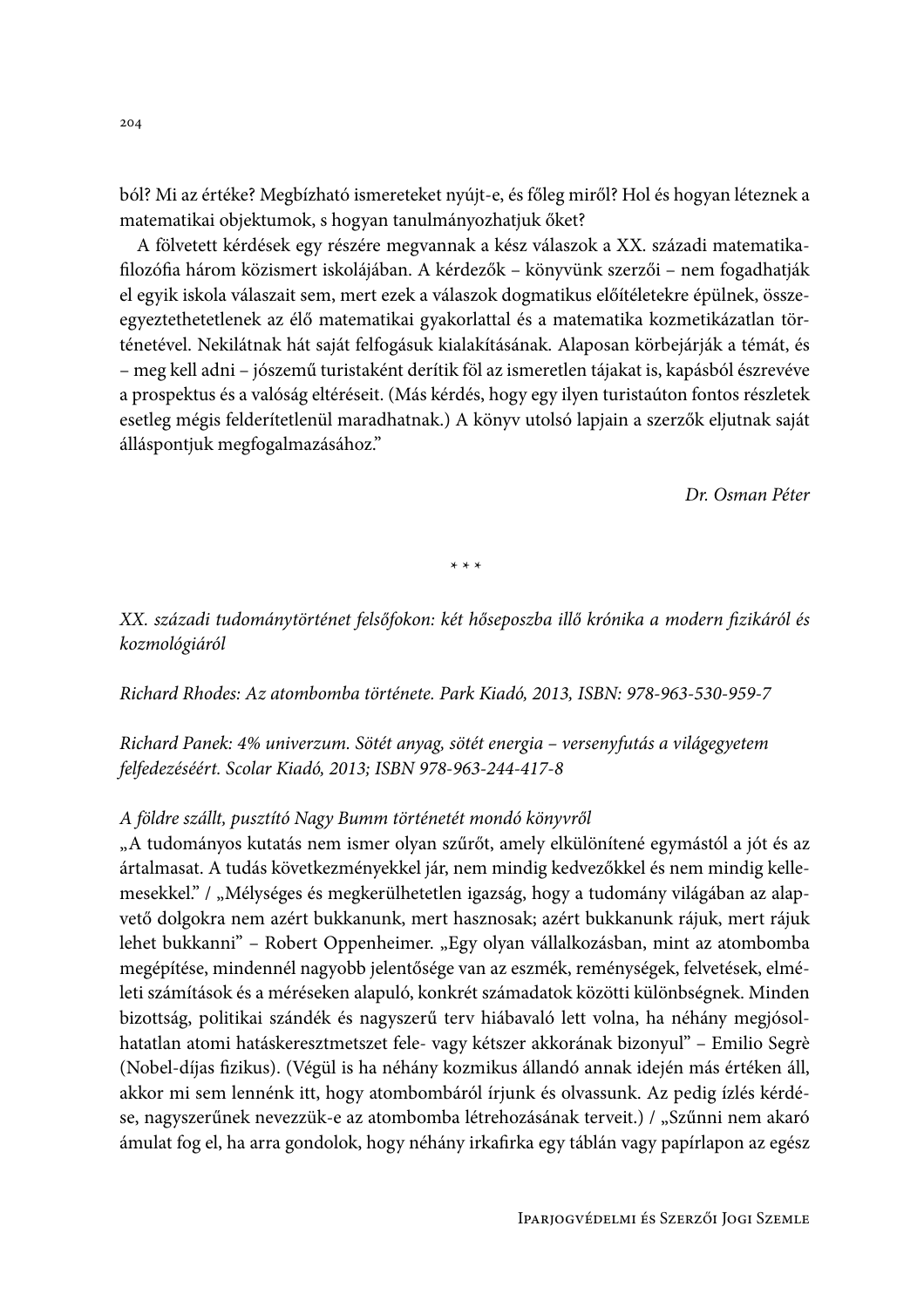emberiség sorsát megváltoztathatja" – Stanislaw Ulam (matematikus). (Persze a találmányok világából is jól tudjuk, hogy még sok, gyakorta nagyon sok, rettenetesen sok munkaés nemritkán eszközráfordítás is kell ahhoz, hogy az új lehetőségeket teremtő felismerésből a gyakorlatban hasznosítható megoldás legyen. Rhodes írja előszavában a következőkben idézetteket a Manhattan-terv megvalósításáról.) / "Az irdatlan hanfordi termelőreaktorok, a nyolcszáz méter hosszúságú Oak Ridge-i urándúsító telep, a több százezer munkás, akik megépítették és működtették a roppant gépezetet..." / "Amíg egyetlen állam is birtokol atomfegyvert, a többi is erre fog törekedni" – Canberrai Bizottság az Atomfegyverek Kiküszöböléséért: A terjedés axiómája. / "Ahogyan az egyén lehetőségeit és a társadalmi hierarchiában elfoglalt helyét a pénz által képviselt gazdagság határozza meg, ugyanúgy jelenti egy-egy nép nemzetközi rangját és mozgásterét az atomfegyver birtoklásának formájában megjelenő hatalom." (Döntő jelentőségű megállapítás: ilyen vékony és gyenge a civilizációs fék az emberiségen!) / "Helytelen azt gondolnunk, hogy a fizikának azt kell kutatnia, milyen a Természet (ezt a feladatot vélte magáénak a klasszikus fizika – Rhodes); a fizika azzal foglalkozik, hogy mit tudunk mondani a Természetről" – Niels Bohr. / "Ez a teória túl jó ahhoz, hogy igaz legyen" – Heisenberg Schrödinger hullámmechanika elméletéről. / "Ha ezekkel az átkozott kvantumugrásokkal tovább kell élni, megbánom, hogy valaha is foglalkoztam atomelmélettel!" – Schrödinger egy Bohrral folytatott hosszas vita végén. / "Az elmélet dönti el, hogy mi az, amit észlelünk" – Einstein. / "Isten nem kockajátékos" - Einstein híres kijelentése. És "Bohr egyszer csak torkig lett Einstein Isten szerencsejátékos-szokásairól vallott nézeteivel: 'Hogy Isten nem kockajátékos? Viszont nem is a mi dolgunk, hogy előírjuk Neki, hogyan működtesse a világot...'" / "Ha valaki azt mondja nekem, hogy képes szédülés nélkül gondolkodni a kvantumproblémákról, az csak azt mutatja, hogy semmit sem ért az egészből" – Niels Bohr. (Idekívánkozik egy megragadó párhuzam egy másik, felfoghatatlan rendszerből: a Global Finance pénzügyi folyóirat idézte, hogy Alan Greenspan, az USA jegybankja szerepét betöltő FED korábbi, legendás elnöke egyszer a Kongresszusban kijelentette: "Ha szokatlanul világosnak tűnne Önöknek amit mondtam, akkor bizonyára félreértették a szavaimat.") / "Ami 1932 előtt történt, az az atomfizika történelem előtti korszaka, ami pedig azóta, az az atomfizika valódi történelme. A határpont a neutron felfedezése volt" - Hans Bethe (Nobel-díjas fizikus). / "A Newton után következő lépést Einstein tette meg" – Max Planck írta ajánlásában 1919-ben a Nobel-bizottságnak. / "Bohr este érkezett Washingtonba, és azonnal felkereste Gamow-t, aki meg Tellert hívta telefonon: 'Bohr most érkezett. Tisztára be van zsongva. Azt mondja, hogy a neutron felhasítja az uránt<sup>3</sup> – 1939, a Washingtoni Elméleti Fizikai Konferencia. / "Az atomprogramot, valahányszor megakasztotta haladását a hivatalnoki gyanakvás és kételkedés, mindig Hitler és a hadigépezete húzta ki a kátyúból" – idézetek a könyvből.

Az atombomba története természetesen a XX. századi modern fizika tudománytörténetének igen jelentős részét is elénk tárja – másként ez nem is lehetne, hiszen annak eredményeiből táplálkozik, s azzal erősen össze is fonódott. Ugyanakkor részhalmazként is hatal-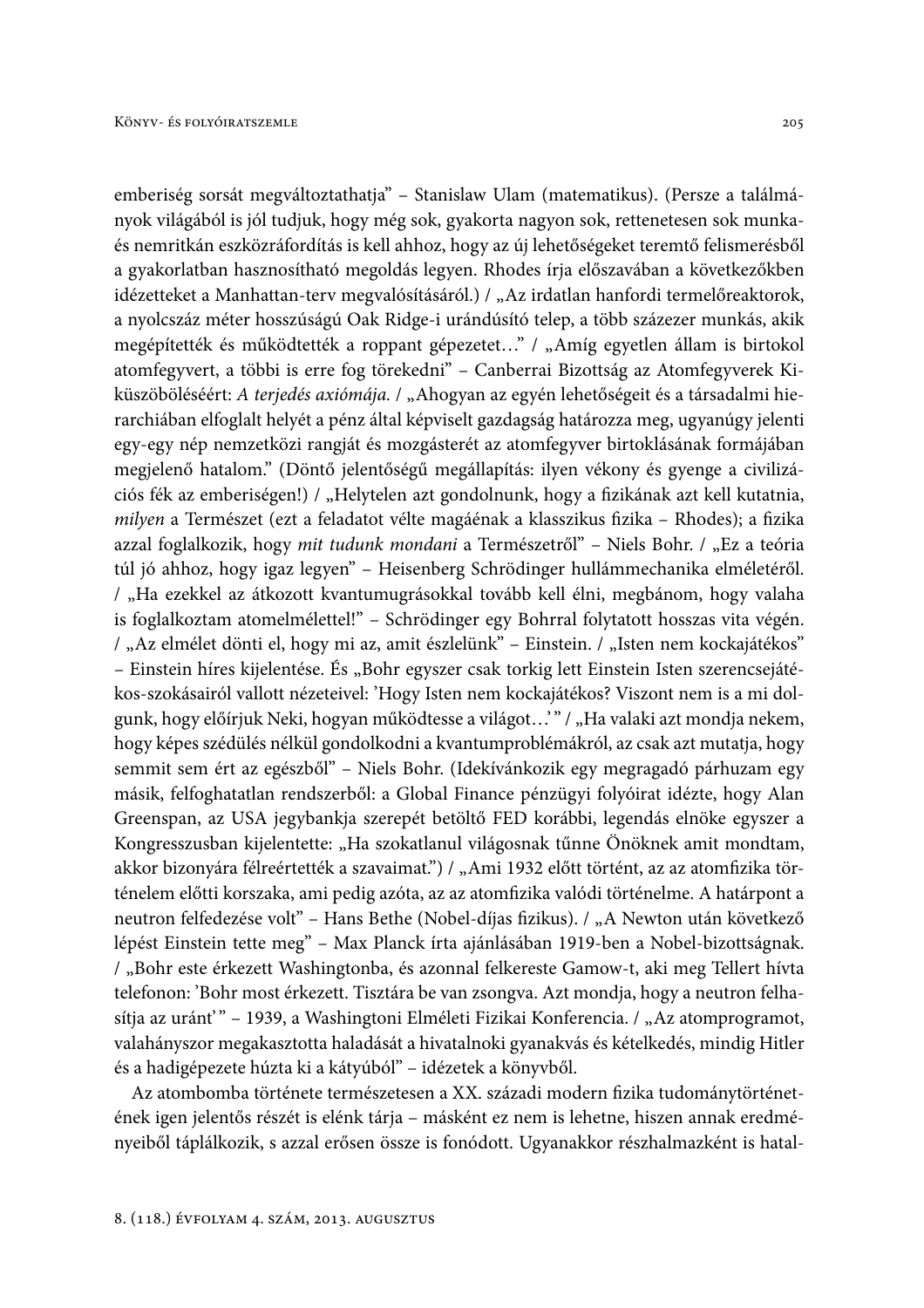mas téma mind a szó közvetlen, mind annak átvitt értelmében, a feltétlenül szavahihető Park Kiadó ajánlója pedig e könyvről leszögezi: "Az atombomba története még ma, huszonöt évvel első megjelenése után is a legteljesebb forrásmunka, amely hallatlan részletességgel ismerteti az atomban rejtőző roppant energiák mintegy száz évvel ezelőtti felfedezésétől az első atombombák Japán elleni bevetéséig vezető eseményeket." Idézi a San Francisco Chronicle véleményét, amely azért érdemel említést, mert aki olvassa a könyvet, biztosan egyetért vele: "Nagy ívű és lenyűgöző történet. Minden szereplője vibrálóan eleven emberként áll előttünk a maga tudásával, lelkiismeretével, elbizakodottságával vagy kétségeivel."

Hatalmas mű – olyan élménnyel szolgál, mint amikor az embernek megadatik a kivételes szerencse, hogy hosszan, ráérősen végignézzen egy elképesztően gazdag, kitűnő művekből összeállított képtárat, vagy végigolvasson egy részletes leírásokkal és a történet fő vonalaihoz kapcsolódó, illetve azokba becsatlakozó oldalágak buja szövevényével dúsan feldíszített hőseposzt. De hiszen amit itt Rhodes elénk tár, az valóban a csodálatos és elátkozott XX. század egyik legnagyobb hőseposza, és sok meghatározó elemet mutat be abból, amivel e század bőven rászolgált mind a csodálatos, mind az elátkozott minősítésre. A mélyebb tudományos ismeretek és műszaki megoldási részletek kivételével valószínűleg szinte hiánytalanul itt sorakozik minden, ami lényeges része az atombomba történetének, és már elmondható volt a könyv megírása idején.

Minden egyes részlete, a szereplők, valamint a tudományos kérdések, problémák, útkeresések és eredmények bemutatása megragadóan, marasztalóan érdekes – szívesen időzünk nála és gondolkodunk rajta. Tovább olvasva viszont máris jön a következő, hasonlóan izgalmas résztéma, magának követelve a helyet az emlékezetünkben, s hamar ráébredünk, hogy ha meg is akarnánk jegyezni mindannak a velejét, amit itt olvasunk – hát még ha a fontosabb részleteit is -, az bizony jócskán felérne egy egyetemi tárgy féléves (ha a fizikai ismereteket is meg akarjuk érteni és jegyezni, akkor talán inkább éves - attól függően, mennyire húzós egyetemet veszünk alapul) anyagának megtanulásával. Különösen így van, ha elmélyedünk a történetmondás ama részében is, hogy Rhodes a kutatásokról szólva gyakran többé-kevésbé részletesen leírja és nemritkán valamelyest elemzi, magyarázza is az azokhoz kapcsolódó kísérletes vizsgálódásokat is.

A dolog azonban trükkös. Természetesen ezekből nem kell vizsgáznunk, sőt, az élet sem követeli meg – "non scholae, sed vitae discimus" –, hogy mindezt jól tudjuk. A reális cél nyilvánvalóan mindössze az, hogy egy átfogó kép, többé-kevésbé jól megalapozott összbenyomás maradjon meg bennünk az itt igen alaposan kibontott tudománytörténetből. Ám mindez olyannyira érdekes, s nem mellesleg annyira fontos, nem is csak a tudomány, hanem végső soron az egész civilizációnk minőségének és sorsának alakulásában, hogy az emberben ott munkál az igény: emlékezni szeretne valamennyi jelentős szereplőre, kutatási mozzanatra, tudományos és gyakorlati eredményre. Végül is, a képtárhasonlathoz visszatérve, végigmehetünk úgy is azon, hogy megmarad bennünk az összbenyomás, így is feledhetetlen érzés több-kevesebb spontánul bevésődött részlettel – festők, alkotások –, ám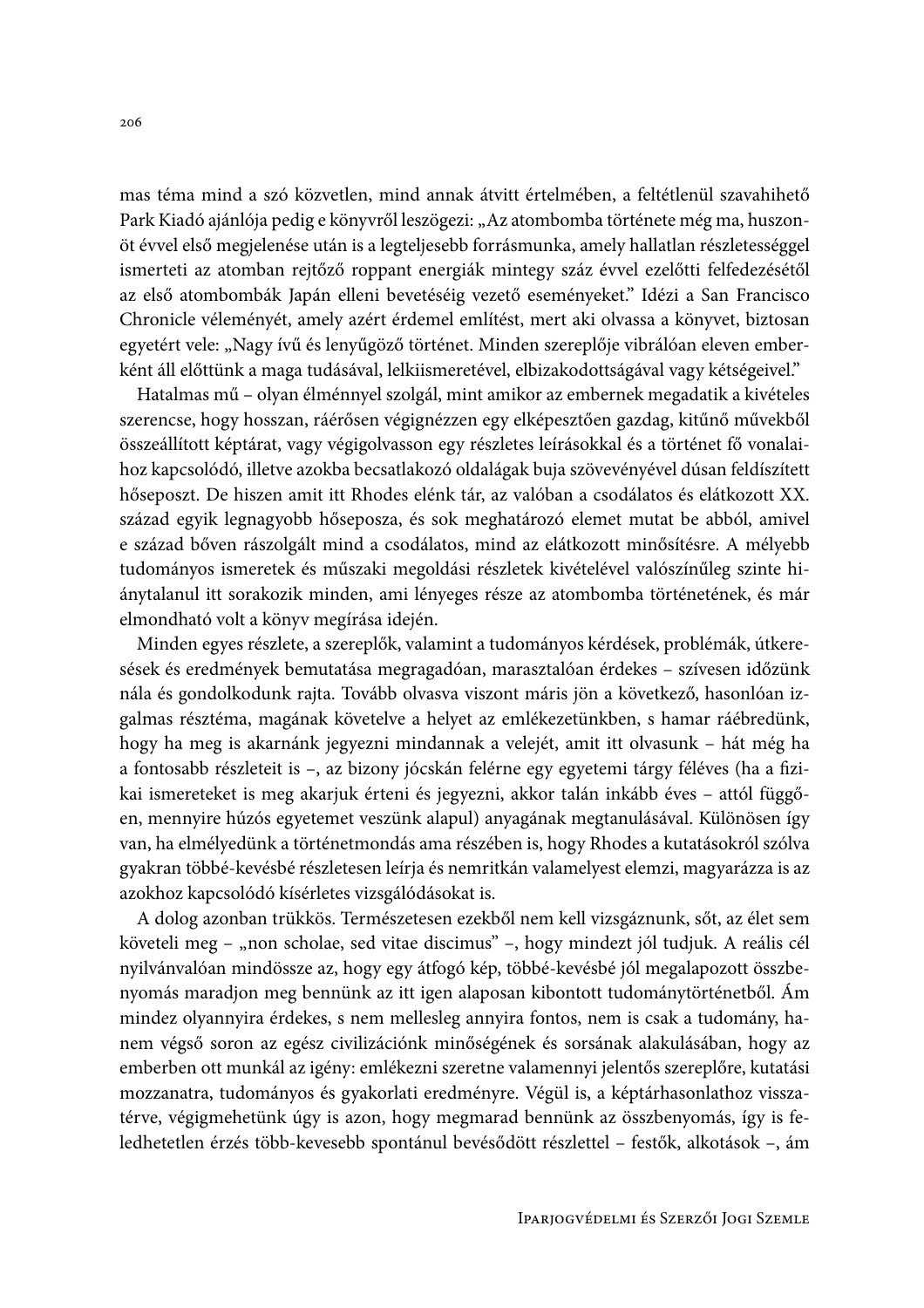sokunk igyekszik minél többet megőrizni az élményből, és persze a megismeréssel szerzett műveltségből. Roppant gazdag tartalma miatt ilyen választóvonal húzódik e mű két olvasási módja között is.

A tartalom gazdagságához említenünk kell a könyv egy különleges vonását: a terjedelmében is igen impozáns kötethez igen bőséges, 109 oldalas jegyzetanyag csatlakozik, amelyben a szerző a benne szereplő idézetek forrását, és a szakirodalmi forrásokra való utalásokat sorakoztatja fel. Ez a kiadó honlapjáról – www.parkkiado.hu – tölthető le.

Rhodes a 25. évfordulóra megjelent kiadáshoz írt előszavában, 2012-ben, azaz már látva az atomkorszak első, hányatott, fenyegetésekkel teli évtizedeit, ekként összegzi a véleményét az atomfegyvert birtokló emberiségről: "Harminc éve tanulmányozom a nukleáris kutatás és az atomfegyverek történetét. E hosszas vállalkozás legfontosabb hozadéka számomra a természet ereje és mélysége iránti, félelemmel elegyes ámulat, valamint az emberiség fáradhatatlan technológiai erőfeszítéseinek bonyolultsága és fonákságai láttán érzett csodálat. Mindennek ellenére az utolsó hét évtizedben – ami csaknem az egész életem – ügyetlen kezünkkel sikerült megkaparintanunk egy korlátlan energiaforrást; megvizsgálnunk, kifordítanunk, megméricskélnünk és munkára fognunk anélkül, hogy a levegőbe röpítettük volna magunkat. Amikor egyszer átjutunk majd végre a túlsó partra, amikor minden atomfegyvert leszerelünk és hasadóanyag-tartalmukat reaktorok üzemanyagául használjuk fel, ugyanazokkal a politikai bizonytalanságokkal találjuk szemben magunkat, mint manapság. A bombák nem jelentettek megoldást, és nem hoz megoldást a leszerelésük sem. A világ átláthatóbb lesz, de az információs technológia amúgy is ebben az irányban változtatja meg. A különbség – amint Jonathan Schell rámutatott – csupán annyi lesz, hogy elrettentő erőként nem az atomháború, hanem az újrafegyverkezés fenyegetése szolgál majd."

Igen sajátos az ebből levont következtetése: "Egy ilyen világban ha a tárgyalások kudarcot vallanak, a hagyományos eszközökkel vívott összecsapások sem vezetnek eredményre, és végül mindkét fél úgy dönt, hogy újra atomfegyverekkel szerelkezik fel - hát akkor a legrosszabb esetben is csak ott találjuk magunkat, ahol most vagyunk: a tátongó szakadék peremén."

A nukleáris tűz meghódításának ez a nagy ívű története egyben a mindenkori haladás fenyegetően ellentmondásos természetét is reflektorfénybe állítja - vagy sokkal inkább az Ember rossz természetét, amely a mindenkori haladást a fenyegetés és a tényleges rombolás forrásává teszi. Rhodes ezt így összegzi: "A világ fizikusai 1938 előtt teljes ártatlansággal és gyanútlanul végezték a magfizikai kutatásokat; eszük ágában sem volt, hogy a tömegpusztítás új eszközét próbálják kifejleszteni (közülük mindössze egyvalaki, a káprázatos Szilárd Leó vette komolyan fontolóra a lehetőséget), s elkerülhetetlen volt, hogy valamelyikük előbb-utóbb a maghasadás jelenségét is felfedezze. Ennek megakadályozására magát a fizika tudományát kellett volna leállítani. Ha nem német, hát brit, francia, amerikai, orosz, olasz vagy dán kutatók jutottak volna erre a felfedezésre – és szinte biztos, hogy nagyjából ugyanakkor, néhány hét, esetleg csak pár nap eltéréssel, hiszen mindannyian ugyanazon a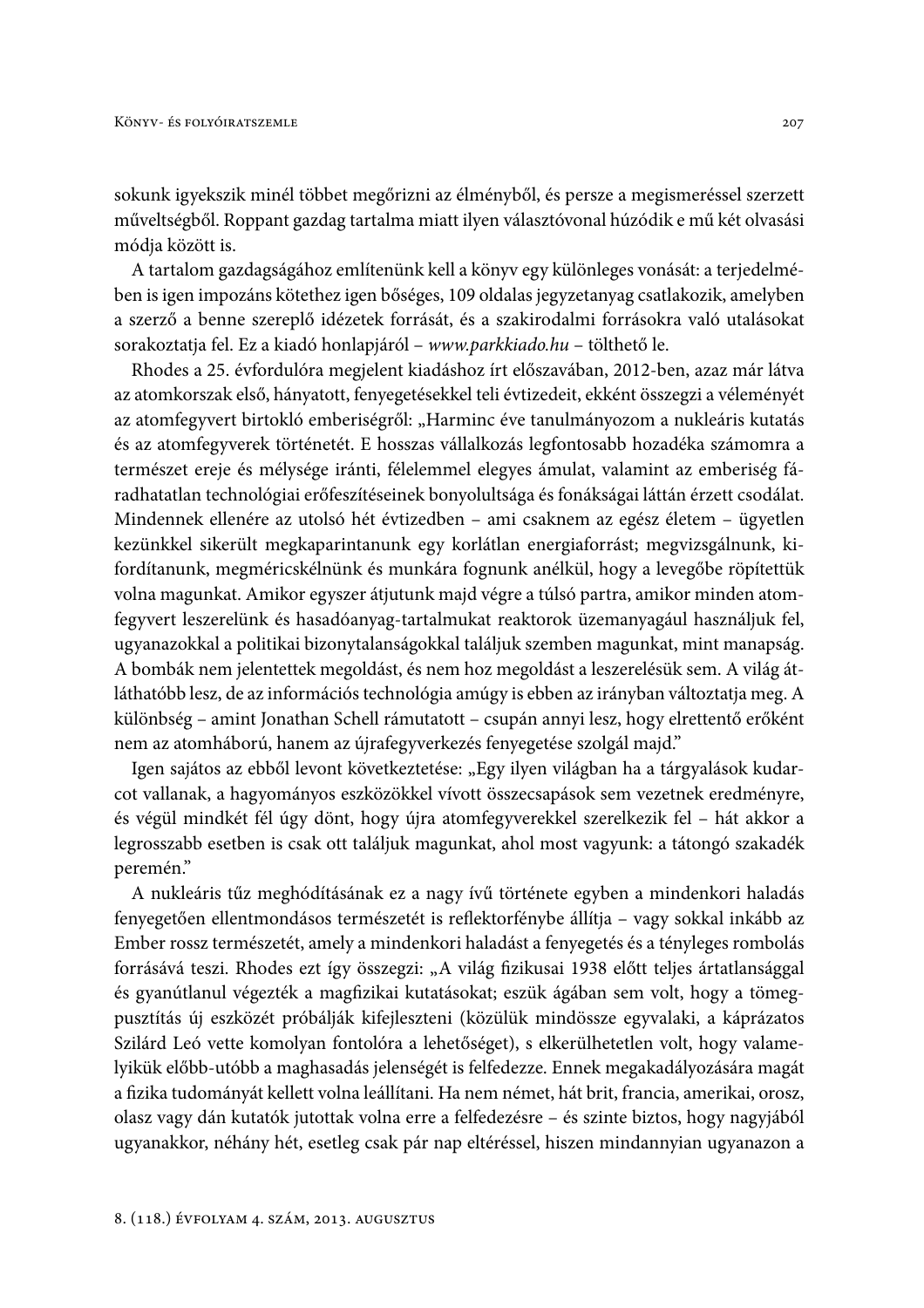problémán dolgoztak: meg akarták érteni egy egyszerű kísérlet, az urán neutronokkal való bombázásának különös eredményeit."

Igazán félelmetessé ezt az a hideg, érzelemmentes, tudományos precizitás teszi, amelyre jellemző, ahogyan 1945-ben az első atombombák bevetését előkészítő Célkijelölő Bizottság (!!) vezetője meghatározta a célpontok kiválasztásának fő szempontjait: "Fő szempontként azt határoztam meg, hogy a célpontoknak olyan helyeknek kell lenniük, amelyek bombázása a lehető legkedvezőtlenebbül befolyásolja a japán nép háborús elszántságát. Ezenfelül katonai jellegűnek kell lenniük, ahol vagy fontos főhadiszállások, nagyobb csapatösszevonások, vagy hadfelszerelés- és utánpótlásraktárak vannak. Annak érdekében, hogy pontosan felmérhessük a bombák hatását, olyan célpontokat kell választani, amelyeket korábban nem értek légitámadások. Az első célpont ezenfelül olyan méretű legyen, hogy az okozott kár a területén belülre korlátozódjon, mert így még nagyobb pontossággal mérhetjük föl a bomba erejét."

Rhodes mindezzel az egész XX. század legnagyobb fegyverinnovációjának történetét vázolja fel. Amint írja, "Az atomenergia felszabadításának felfedezése – mint minden alapvető tudományos felfedezés – egyszer s mindenkorra megváltoztatta az emberiség életét. Ennek történetét beszéli el ez a könyv." Megkockáztatjuk hozzáfűzni, hogy a horderejét, az általa nyitott beláthatatlan távlatokat tekintve ez a felfedezés, pontosabban a felfedezéseknek, a kutatásoknak, fejlesztéseknek és az alkalmazásoknak ez a láncolata és szerves egységgé váló rendszere minden bizonnyal messze meghaladja még az "alapvető tudományos felfedezések" túlnyomó részét is. És egy jellemző vonás – az itt sorakozók közül – a modern fizika szakmai környezetéről: amikor Niels Bohr a doktori disszertációját védte, "a bizottság egyik tagja kendőzetlenül kijelentette: Dániában aligha akad bárki, aki elég jártas lenne a témában ahhoz, hogy megítélje a jelölt dolgozatát."

A gyakorta többé-kevésbé komótos történetmondás olykor barokkos stílusra vált, és a fővonalhoz legfeljebb csak áttételesen kapcsolódó leírások gazdagítják. Az előzmények sorában meglehetős ráérősen beszél az első világháborúról, majd hasonlóképp – meglepően tökéletes otthonossággal és némi társadalomkritikától sem mentesen – a magyar "marslakók" (Neuman, Teller és társaik) hátteréről, pályájuk kezdeteiről, valamint szülővárosukról, Budapestről. Felvonultatja a modern fizika szinte teljes panteonját, emberközeli képeket adva annak legnagyobbjairól, olyan ízes részletekkel, mint a Cambridge-i Kapica-klub és a Koppenhágában dolgozó tudósok amatőr színtársulata, ahol a színjátszók "megannyi posztdoktor". Látjuk azt is, hogy az amerikai ambíciók és az európai események sodrában hogyan ment végbe e téren az USA-ban a tudásban az "eredeti tőkefelhalmozás", sok vezető tudós odatelepülése, hogyan hozták létre a legmodernebb tudásnak és technológiáknak azt a "kritikus tömegét", amely nélkül nem születhetett volna meg az atombomba, sem az atomenergia más nagyüzemi felhasználása.

Egy szerfelett jellemző, tanulságos részlet a találmányok általános természetrajzához, ahhoz, hogy az isteni szikra csak akkor gyújt fényt, ha jól előkészített, fogékony talajra hull: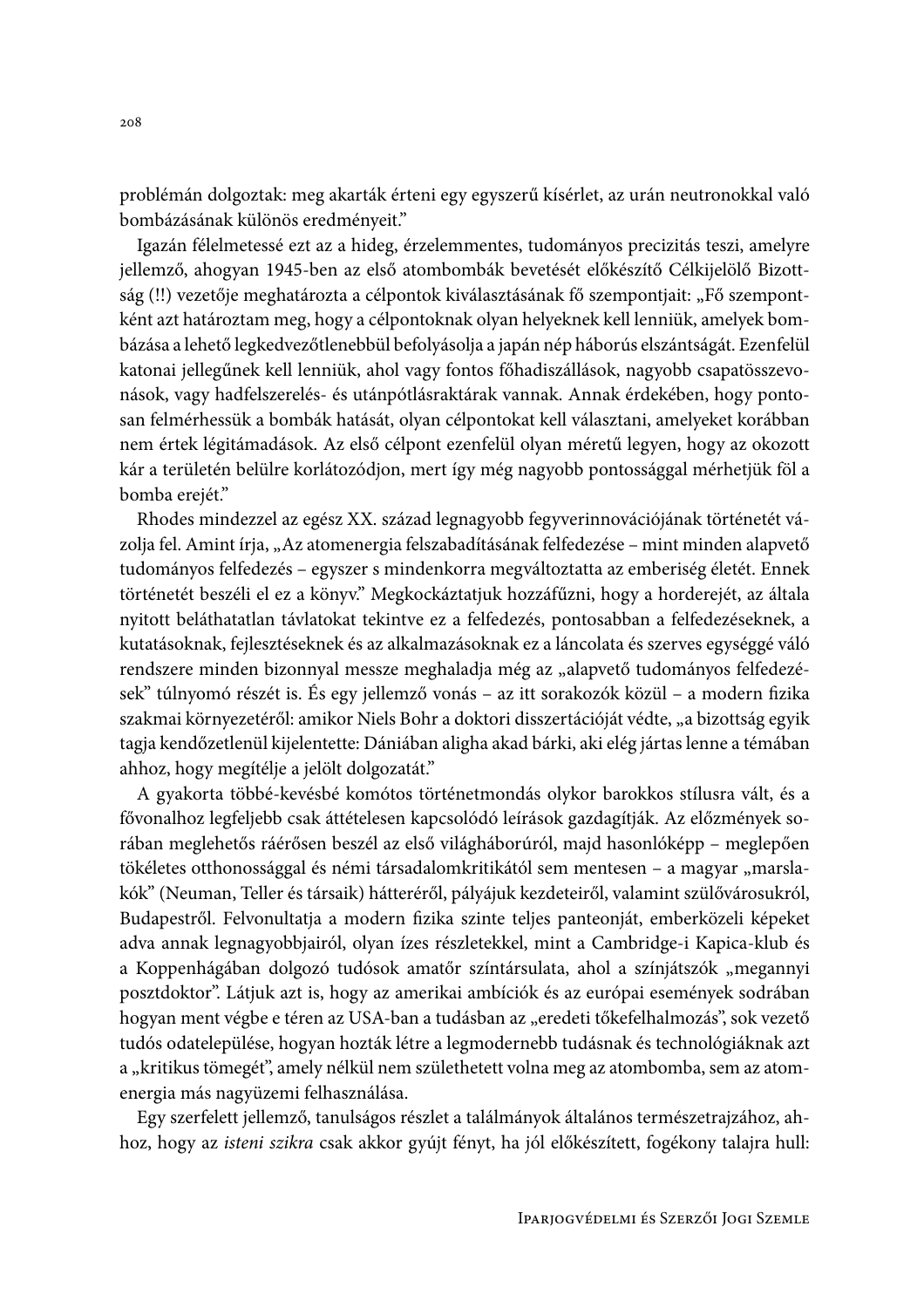"Kis híja volt, hogy Thomson (J. J. Thomson – Osman P.) 1894-ben felfedezze a röntgensugárzást. A szerencse nem kerülte el olyan legendás módon, mint az oxfordi fizikus Frederick Smitht, aki úgy tapasztalta, hogy a katódsugárcső közelében tárolt fényérzékeny lemezek gyakran megfátyolosodnak, mire egyszerűen utasította a segédjét, hogy rakja őket máshová. Thomson észrevette, hogy 'a kisülési csőtől fél-egy méter távolságra tartott üvegcsövek' a katódsugárzás hatására éppúgy fluoreszkálnak, mint maga a kisülési cső, de túlságosan el volt foglalva magukkal a sugarakkal, hogysem kedve és ideje lett volna e különös jelenség tanulmányozására. Röntgen fekete papírral vonta be katódsugárcsövét, s amikor a közelben lévő, fluoreszkáló anyaggal bevont ernyő felderengett, azonnal felismerte, hogy bármi okozta is a jelenséget, át kellett hatolnia a fekete papíron és természetesen a közbenső szobalevegőn. Ha kezét odatartotta a cső és az ernyő közé, az árnyék kissé csökkentette a derengést, s az ernyőn sötéten tűntek fel a csontok körvonalai!"

S végezetül, itt nem hagyható említetlenül, hogy Szilárd Leó 1934-es "szabadalmi módosító beadványában" vázolta az atombomba létrehozását, egy újabb, 1935-ös beadványában láncreakcióra képes anyagként megnevezte az uránt, 1936-ban pedig a brit Admiralitás nemzetbiztonsági megfontolásból "bölcsen és ráadásul igen olcsón titkos oltalmába helyezte a szabadalmat." Azt pedig tudjuk, végül mire vezetett a "nyilvános használatba vétel".

#### A világegyetem felfedezése: ami eddig volt, és ami előttünk áll – Richard Panek könyvéről

Az emberiség legvakmerőbb, legnagyratörőbb, leglehetetlenebb, és mindezekért legnagyszerűbb vállalkozása kétségkívül a világegyetem természetének felfedezéséért folytatott küzdelem. Szinte minden ellenünk szól ebben, hiszen olyan dolgot vizsgálunk, amit nincs módunk közvetlenül megtapasztalni; amiről csak úgy szerezhetünk információt, hogy méréseket és azokhoz eszközöket eszelünk ki, jól-rosszul, és az így szerzett észleléseket értelmezzük és vetjük össze az elméleteinkkel - jól-rosszul. A világegyetem egészében olyan objektumot vizsgálunk, amelynek megismeréséhez és remélt megértéséhez a skála mindkét végén be kell hatolnunk a felfoghatatlan tartományába: egyik végén az abban begyakorolt értelmünk számára kezelhető, ám a képzelőerőnket messze meghaladó nagyságú kozmikus objektumokéba és az azok között működő erők és folyamatok világába, s mindezzel a felfoghatatlan időtávok mélyébe; másrészt az anyagi világ legkisebb építőelemeibe, amelyek természete nem kevésbé bonyolult és nehezen kiismerhető, mint a ránk boruló Végtelenségé. Vakmerő, nagyratörő, lehetetlen, hiszen élünk egy, a nagy egészhez képest még porszemnek sem mondható bolygón, csak pár száz éve jöttünk ki a technológiai kőkorszakból, minden tudásunkkal azt sem tudjuk biztosan prognosztizálni, milyen lesz a világunk, a társadalmunk egy-két évszázad múltán, ám megkíséreljük nem is csak megfejteni a világegyetem keletkezésének és sok évmilliárdos, máig tartó fejlődésének a történetét, hanem azt is, hogyan folytatódik ez a számunkra minden más vonatkozásban beláthatatlan jövőben. S mindehhez igazából csak egy valóban jelentékeny eszközünk van, amely viszont valószínűleg a Teremtésnek – bármi legyen is az! – a világegyetemmel összemérhető csodája: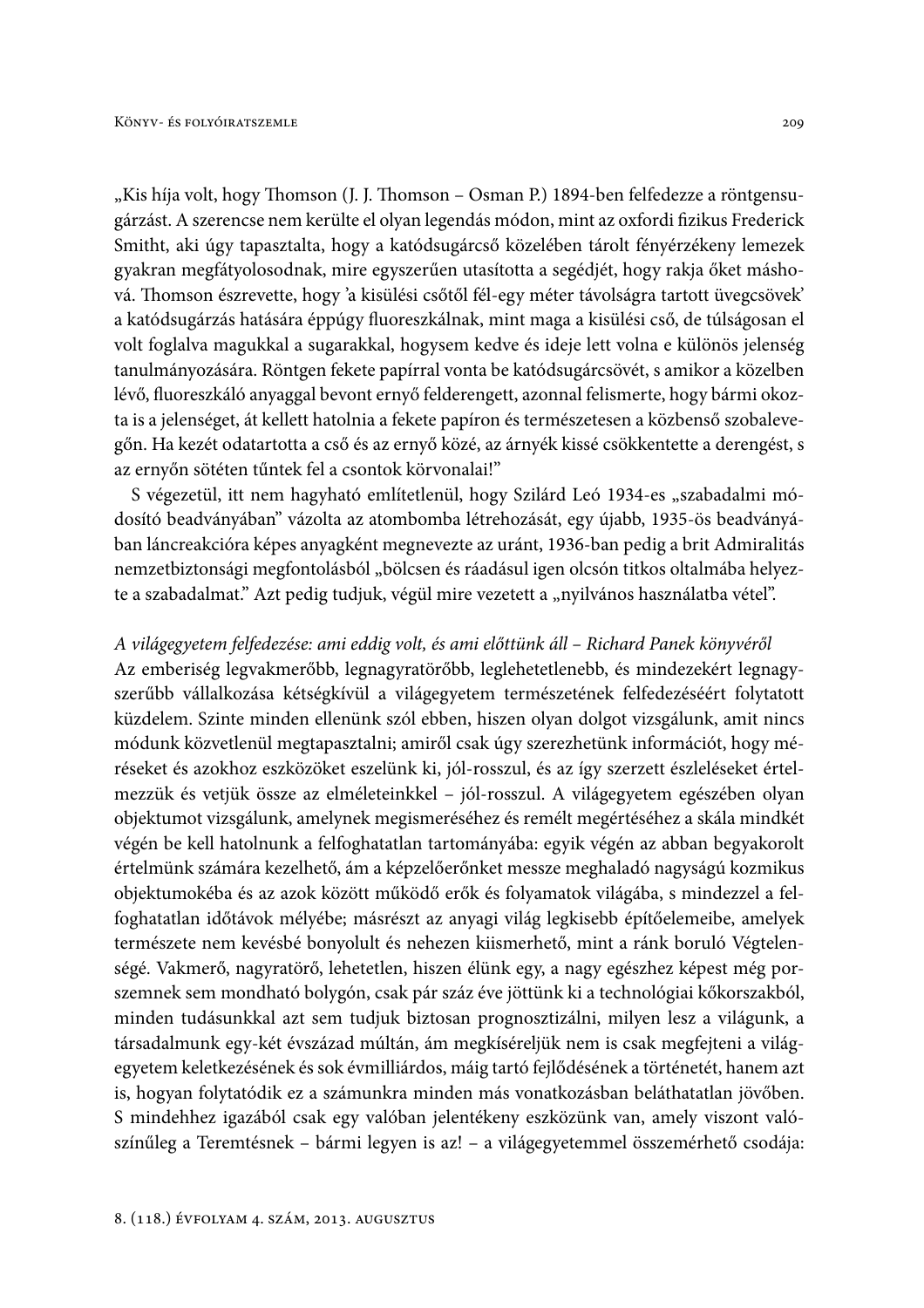az elménk ereje, a gondolkodóképességünk, amely segít a dolgok természetének mélyére hatolni, ehhez elméleteket felállítani és próbára tenni, eszközöket fejleszteni, és mindebben és mindehhez együttműködéseket és versengéseket létrehozni más kutatókkal. Abszolút fekete környezetben, pusztán visszhangok segítségével kimérni Schrödinger macskájának agytevékenységét – ez könnyed, gyermeteg játszadozás ahhoz a feladathoz képest, amellyel e kötet szereplői megküzdeni igyekeznek. Amint Panek kibontja előttünk, ők nem álmodják a lehetetlen álmot, hanem megvalósítják azt, elérik az elérhetetlen csillagot, és legyőzik a legyőzhetetlen ellenséget: a kiismerhetetlenségbe burkolózó Természetet.

És ezúttal mi is legyőzzük magunkat: az ellenállhatatlan késztetést, hogy minél többet elmondjunk e lebilincselően izgalmas könyvről és témáról. Ezúttal csak néhány vonás felmutatására szorítkozunk, és a felfedezésnek, a részletek megismerésének örömét szinte teljesen meghagyjuk Panek remekműve olvasóinak.

"A legnagyobb rejtély: miért tágul gyorsuló ütemben az univerzum? A megfejtéshez tudnunk kell, milyen erők mozgatják és milyen anyagok építik fel világunkat. Einsteinen kifogott, és most egy csapat nagyszerű kozmológust tesz próbára. Panek olyan érzékletesen mutatja be mindennapi küzdelmeiket, hogy a nem szakmabeliek számára is érdekessé válik ez a kérdés." Ezt a kiváló szakírótól, Walter Isaacsontól idézi a Scolar (Isaacson ragyogó könyvet írt Steve Jobsról, l. Iparjogvédelmi és Szerzői Jogi Szemle 2012. évi 1. sz. és Einsteinről, l. Iparjogvédelmi és Szerzői Jogi Szemle 2009. évi 4. sz.) Egy helyen változtatnánk az értékelésén: könyve a nem szakmabeliek számára megragadóan érdekes és tanulságos! Aki olvassa, ráérez erre, amúgy pedig bizonyítja, hogy az Amerikai Fizikusok Intézete (American Institute of Physics, AIP) a 2012-es év legjobb tudományt népszerűsítő könyvének választotta (AIP Science Communication Award for Science Writing).

Majdnem olyan szédítően gazdag és sokszínű körképet tár elénk, mint amilyen a témájának háttere, a benne felvonultatott kutatók vizsgálódásainak tárgya, s mindezzel végső soron a könyv egyik főszereplője: maga a fenséges, titokzatos univerzum. És ugyanolyan lenyűgözően izgalmas – hiszen, ha átvitt értelemben is, a másik főszereplője az emberiség egyik legnagyobb és legmerészebb vállalkozása: a világegyetem mibenlétének, fejlődéstörténetének, titkainak megfejtésére törekvő kutatás, és annak legújabbkori története. Jól mutatja ezt sajtóvisszhangja is, nem akármilyen lapokban: "Kutatással kifogástalanul megalapozott, és nagyon olvasmányos" – írta róla a New Scientist. / "Panek bepillantást ad a világba, ahol a tudományt hozzák létre, s ebben szövetségeket alakítanak és barátságok kerülnek terhelési próba alá. Egy új világegyetem vár itt felfedezésre..." - The Times. / "A modern tudományos élet gazdag portréja" - The Guardian. / "Könnyen emészthető, nagy lendületű... a népszerű tudomány ínyencei számára a mód, ahogy Panek előadja a történetet, olyan érdekfeszítő, mint maguk az események: félig dráma, félig detektívtörténet" - Physics World, a világ egyik legnagyobb fizikustársaságának, az Institute of Physics-nek a nemzetközi magazinja. / "A kozmológia ismert ismeretleneinek lebilincselő meséje" – BBC Focus, a BBC Worldwide havi tudományos és technológiai magazinja.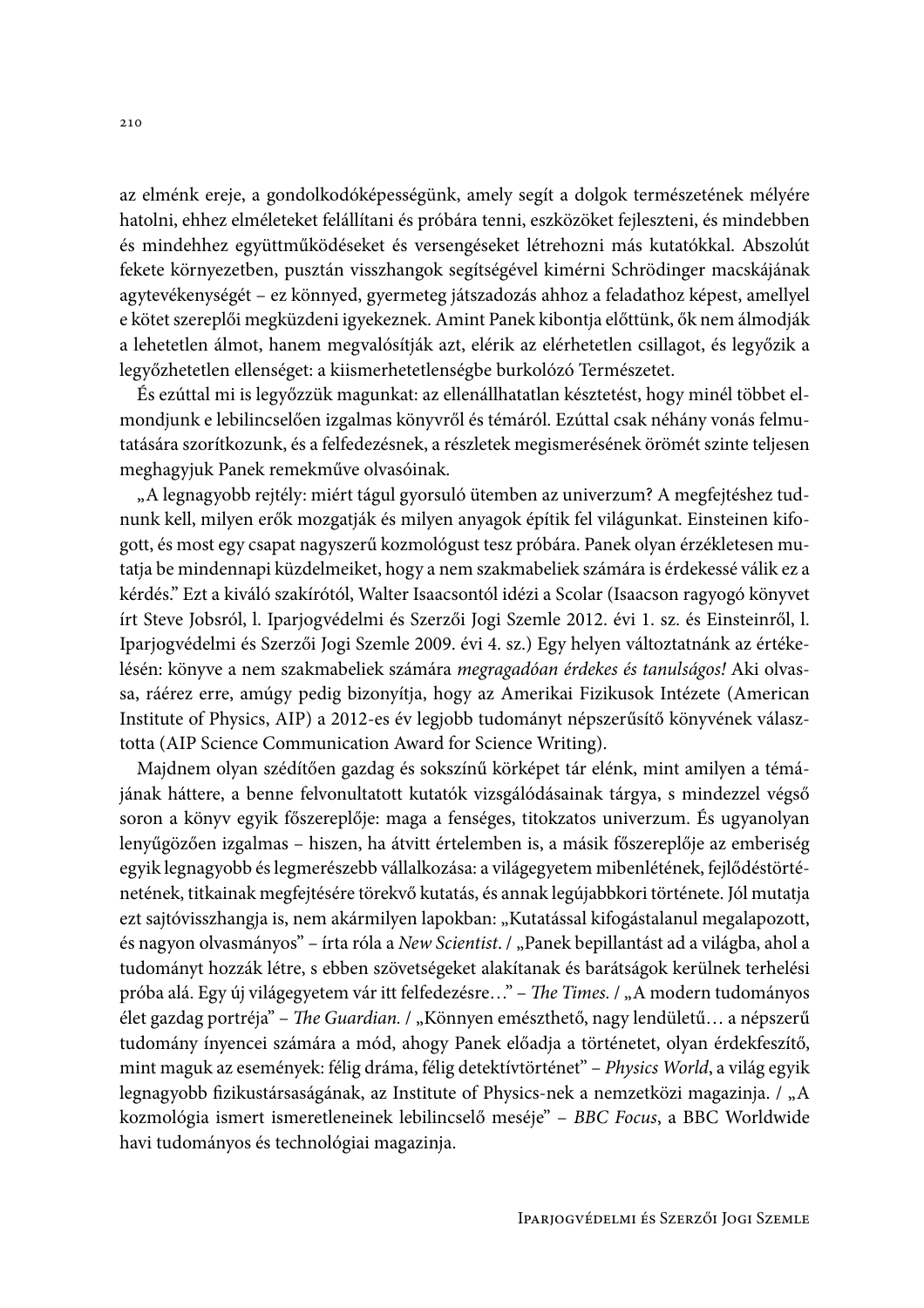Valóban lenyűgöző, magával ragadó olvasmány. Panek kitűnő történetmesélő. Miközben kiváló tudomány- és technikatörténeti beszámolót ad - képes megadni még a tudományos műhelyek mélyén folyó csatározásokba való betekintés izgalmas élményét is. Könnyen emészthető? Nos, ennek a könyvnek is két alapvető olvasata van. Az egyik, ha a történet lényegére, a kutatás nagy fordulataira és eredményeire összpontosítunk, és hagyjuk a történetben feltűnni és alámerülni a sűrűn sorjázó szereplőket és eseményeket. Így igazán könynyen követhető, a már olvasottak visszakeresésében pedig segít a többé-kevésbé jó név- és tárgymutató. Ha viszont meg is akarjuk jegyezni ennek az időtávjában nem nagyon hosszú, ám tudományos tartalmában és teljesítményében óriási történetnek a fontos szereplőit és mozzanatait, olvasás közben valóban emlékezni a fejlemények kibontakozására, akkor ez ennél a rendkívül részletgazdag könyvnél igen komoly elmélyülést igényel.

A Scolar ajánlóját idézve: "A több száz személyes interjú (köztük a legnagyobbakkal -Osman P.) alapján megírt könyv közeli képet ad a kiélezett versengésről és a gyümölcsöző együttműködésről, azokról a zsákutcákról és 'Heuréka!'-pillanatokról, amelyek végigkísérték a kutatómunkát, és amelyek eredményeképpen újraírták a tudományt."

Ízelítőül néhány idézet: "Galilei 1610-ben a világ tudtára adta, hogy egy új eszközzel (amely manapság távcső néven ismert) az égre nézve felfedezte, hogy az univerzumban több dolog létezik, mint ami szabad szemmel látható.... Egy csapásra elénk tárult egy új, felfedezni való univerzum, melyet a rákövetkező négyszáz évben a csillagászok egyre csak bővítettek ... több százmilliárd tejútrendszerbeli csillaggal, és több százmilliárd, a Tejútrendszeren túli galaxissal. A 21. század első évtizedére azonban a csillagászok arra a következtetésre jutottak, hogy még esetleg ez a roppant méretű leltár is olyannyira elavult, mint az az ötbolygós kozmosz, amit Galilei az ókori filozófusoktól örökölt. Ennek az új univerzumnak csak elenyésző hányadát adják az általunk ismert dolgok. A többi, a világegyetem túlnyomó többsége pedig - ki tudja, micsoda." (Az utolsó három mondat az elénk tárult, megfejtendő rejtély tökéletes összegzése.) / "Ha minket, és minden egyebet, amiről azt hittük, az egész világegyetem, elhagynánk, alig lenne érzékelhető a változás." / "Ahogy egyre több, és egyre hitelesebb bizonyíték került elő, a csillagászok és tudóstársaik megegyeztek abban, hogy az az univerzum, amit ismerünk, csak árnyéka annak, ami ténylegesen odakint van. ... A mi igazi világegyetemünket még csak most kezdjük felfedezni. Mintha újra 1610et írnánk." / És a válaszok netovábbja minden intellektuális kételyre: "A kvantumelméletben minden a valószínűségről szól. Egy szó, mint száz, minden lehetséges. Természetesen egyes konkrét események – például, hogy a vákuum semmijéből kipattan a világegyetem – ettől még lehetnek roppant valószínűtlenek, de semmi nem eleve lehetetlen. Ha pedig egy egész örökkévalóság állt rendelkezésünkre (hiszen csak az általunk ismert világegyetem életkorára van becslésünk, arra viszont a tudomány semmilyen becslést sem állított, ami a mai világ és a mai idő origójául feltételezett Nagy Bumm előtt játszódott le. Ebben a materializmus 'öröktől való' tétele sem megalapozottabb, mint bármely más tételes vallás geneziselmélete - Osman P.), miért ne következhetett volna be valamelyik roppant valószínűtlen esemény?